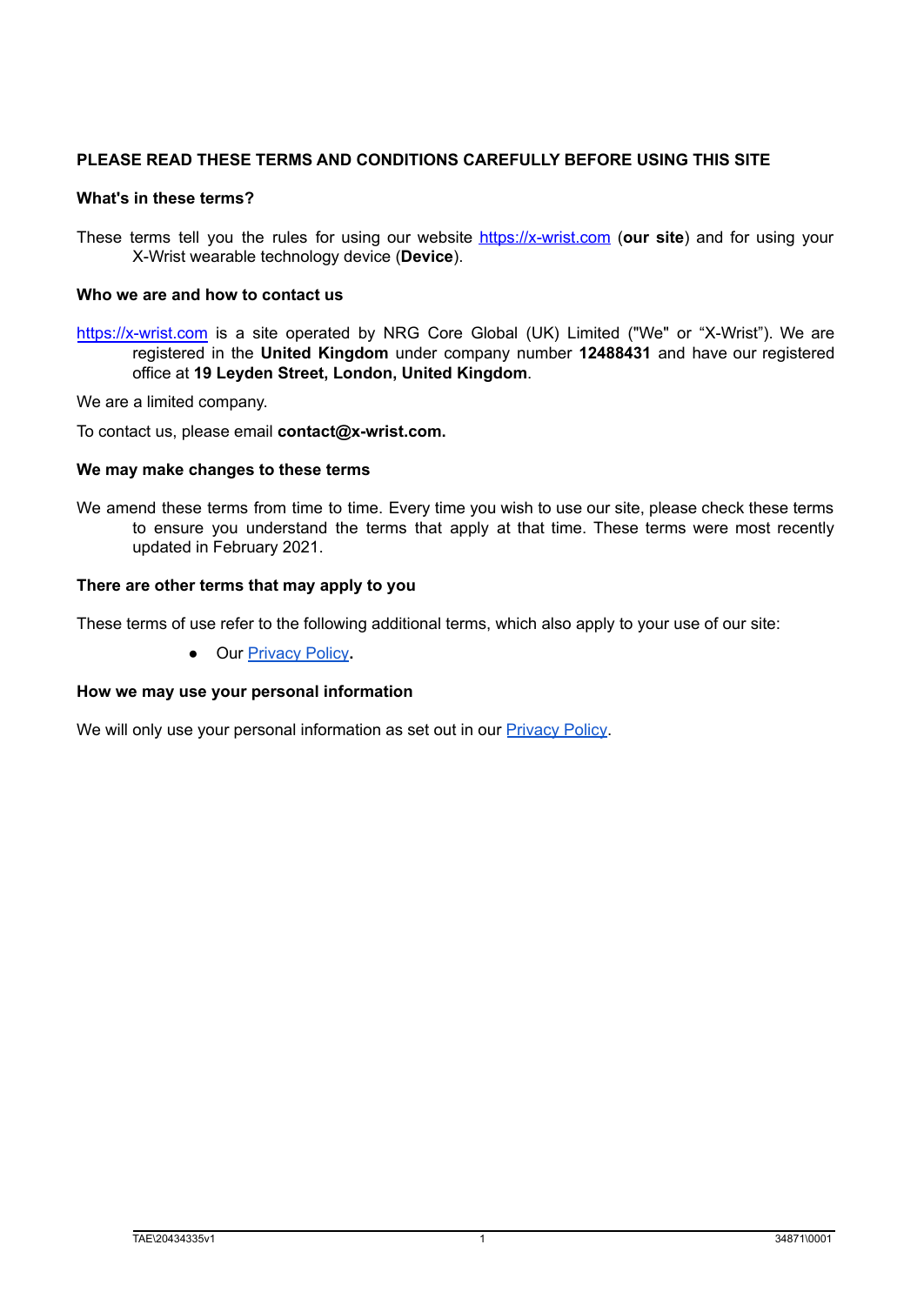### **The Site**

*By using our site you accept these terms*

- By using our site, you confirm that you accept these terms of use and that you agree to comply with them.
- If you do not agree to these terms, you must not use our site.
- We recommend that you print a copy of these terms for future reference.

### *We may make changes to our site*

- We may update and change our site from time to time to reflect changes to our products. We will try to give you reasonable notice of any major changes.
- *We may suspend or withdraw our site*

Our site is made available free of charge.

- We do not guarantee that our site, or any content on it, will always be available or be uninterrupted. We may suspend or withdraw or restrict the availability of all or any part of our site for business and operational reasons. We will try to give you reasonable notice of any suspension or withdrawal.
- You are also responsible for ensuring that all persons who access our site through your internet connection are aware of these terms of use and other applicable terms and conditions, and that they comply with them.

### *You must keep your account details safe*

- If you choose, or you are provided with a password or any other piece of information as part of our security procedures, you must treat such information as confidential. You must not disclose it to any third party.
- We have the right to disable any password, whether chosen by you or allocated by us, at any time, if in our reasonable opinion you have failed to comply with any of the provisions of these terms of use.
- If you know or suspect that anyone other than you knows your password, you must promptly notify us at **contact@x-wrist.com.**

#### *How you may use material on our site*

- We are the owner or the licensee of all intellectual property rights in our site, and in the material published on it. Those works are protected by copyright laws and treaties around the world. All such rights are reserved.
- You may print off one copy, and may download extracts, of any page(s) from our site for your personal use and you may draw the attention of others within your organisation to content posted on our site.
- You must not modify the paper or digital copies of any materials you have printed off or downloaded in any way, and you must not use any illustrations, photographs, video or audio sequences or any graphics separately from any accompanying text.
- Our status (and that of any identified contributors) as the authors of content on our site must always be acknowledged.
- You must not use any part of the content on our site for commercial purposes without obtaining a licence to do so from us or our licensors.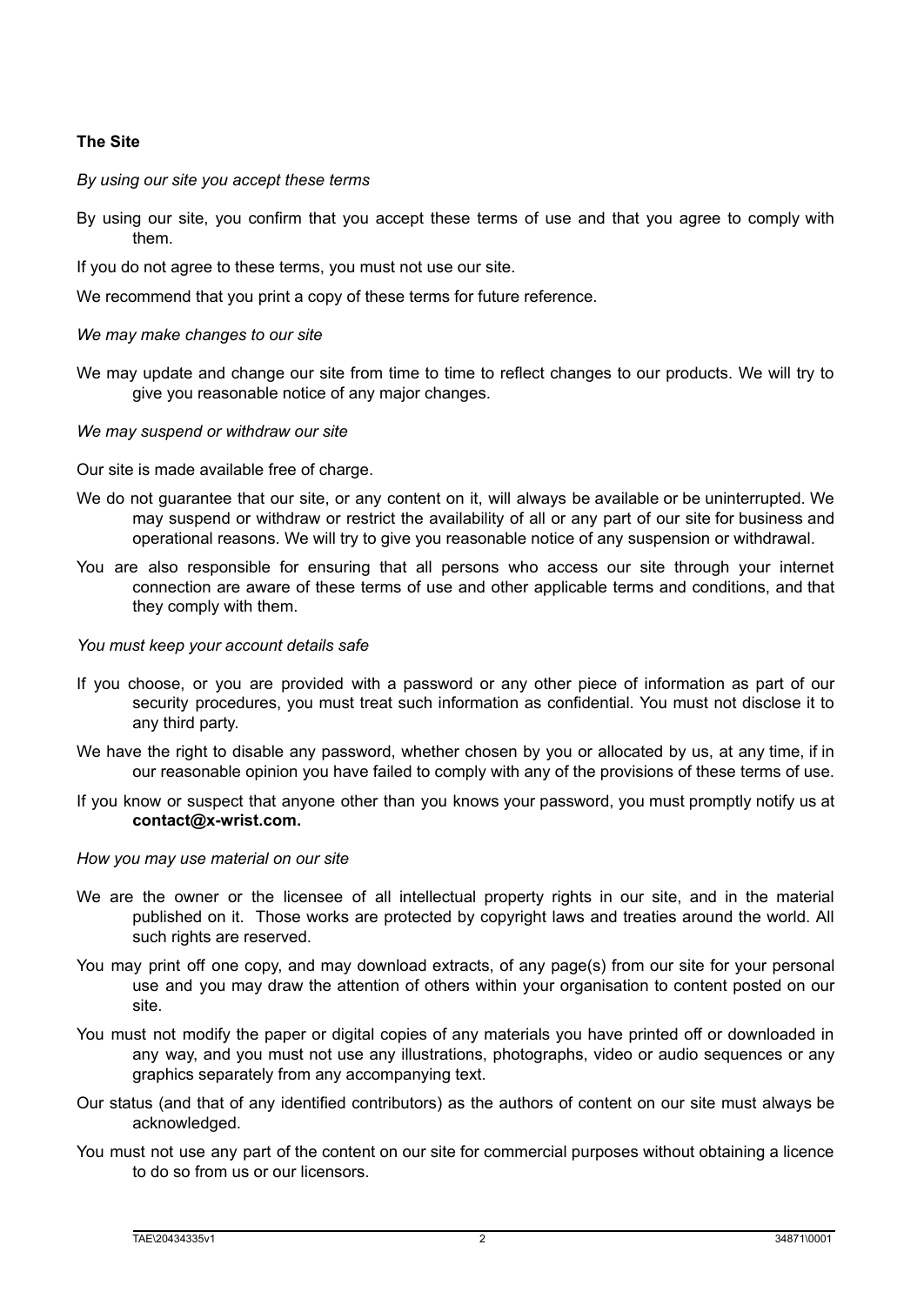If you print off, copy or download any part of our site in breach of these terms of use, your right to use our site will cease immediately and you must, at our option, return or destroy any copies of the materials you have made.

#### *Do not rely on information on this site*

- The content on our site is provided for general information only. It is not intended to amount to advice on which you should rely. You must obtain professional or specialist advice before taking, or refraining from, any action on the basis of the content on our site.
- Although we make reasonable efforts to update the information on our site, we make no representations, warranties or guarantees, whether express or implied, that the content on our site is accurate, complete or up to date.

### *We are not responsible for websites we link to*

Where our site contains links to other sites and resources provided by third parties, these links are provided for your information only. Such links should not be interpreted as approval by us of those linked websites or information you may obtain from them.

We have no control over the contents of those sites or resources.

### **Our responsibility for loss or damage suffered by you by virtue of your use of the Site**

*Whether you are a consumer or a business user:*

- We do not exclude or limit in any way our liability to you where it would be unlawful to do so. This includes liability for death or personal injury caused by our negligence or the negligence of our employees, agents or subcontractors and for fraud or fraudulent misrepresentation.
- Different limitations and exclusions of liability will apply to liability arising as a result of the supply of any products to you, which will be set out in our E-Money Terms.

*If you are a business user:*

- We exclude all implied conditions, warranties, representations or other terms that may apply to our site or any content on it.
- We will not be liable to you for any loss or damage, whether in contract, tort (including negligence), breach of statutory duty, or otherwise, even if foreseeable, arising under or in connection with:
	- use of, or inability to use, our site; or
	- use of or reliance on any content displayed on our site.
	- In particular, we will not be liable for:
	- loss of profits, sales, business, or revenue;
	- business interruption;
	- loss of anticipated savings;
	- loss of business opportunity, goodwill or reputation; or
	- any indirect or consequential loss or damage.

*If you are a consumer user:*

Please note that we only provide our site for domestic and private use. You agree not to use our site for any commercial or business purposes, and we have no liability to you for any loss of profit, loss of business, business interruption, or loss of business opportunity.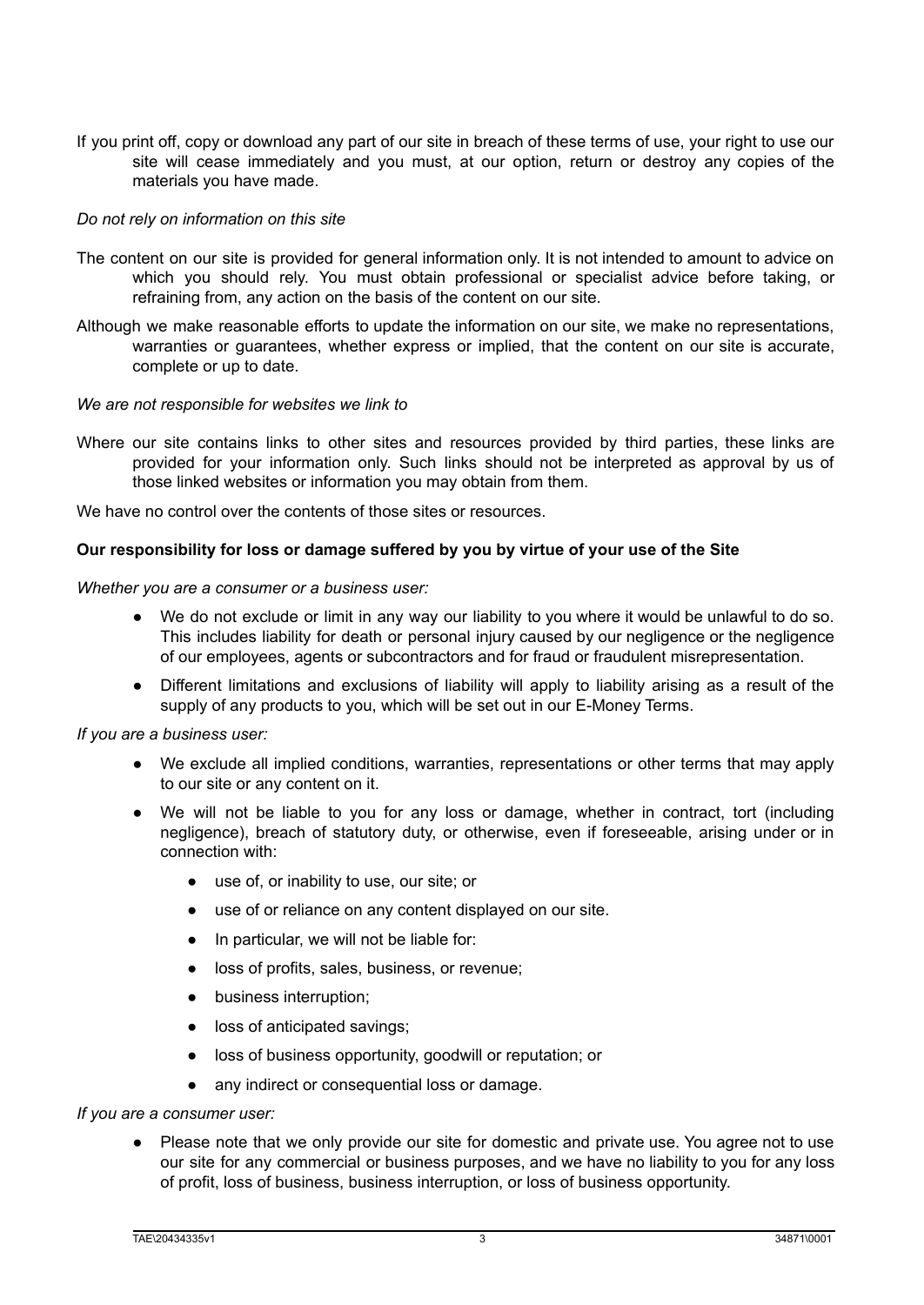● If defective digital content that we have supplied, damages a device or digital content belonging to you and this is caused by our failure to use reasonable care and skill, we will either repair the damage or pay you compensation.

#### *We are not responsible for viruses and you must not introduce them*

We do not quarantee that our site will be secure or free from bugs or viruses.

- You are responsible for configuring your information technology, computer programmes and platform to access our site. You should use your own virus protection software.
- You must not misuse our site by knowingly introducing viruses, trojans, worms, logic bombs or other material that is malicious or technologically harmful. You must not attempt to gain unauthorised access to our site, the server on which our site is stored or any server, computer or database connected to our site. You must not attack our site via a denial-of-service attack or a distributed denial-of service attack. By breaching this provision, you would commit a criminal offence under the Computer Misuse Act 1990. We will report any such breach to the relevant law enforcement authorities and we will co-operate with those authorities by disclosing your identity to them. In the event of such a breach, your right to use our site will cease immediately.

#### *Rules about linking to our site*

- You may link to our home page, provided you do so in a way that is fair and legal and does not damage our reputation or take advantage of it.
- You must not establish a link in such a way as to suggest any form of association, approval or endorsement on our part where none exists.
- You must not establish a link to our site in any website that is not owned by you.
- Our site must not be framed on any other site, nor may you create a link to any part of our site other than the home page.
- We reserve the right to withdraw linking permission without notice.
- If you wish to link to or make any use of content on our site other than that set out above, please contact **contact@x-wrist.com**

#### *Which country's laws apply to any disputes?*

- If you are a consumer, please note that these terms of use, their subject matter and their formation, are governed by English law. You and we both agree that the courts of England and Wales will have exclusive jurisdiction except that if you are a resident of Northern Ireland you may also bring proceedings in Northern Ireland, and if you are resident of Scotland, you may also bring proceedings in Scotland.
- If you are a business, these terms of use, their subject matter and their formation (and any non-contractual disputes or claims) are governed by English law. We both agree to the exclusive jurisdiction of the courts of England and Wales.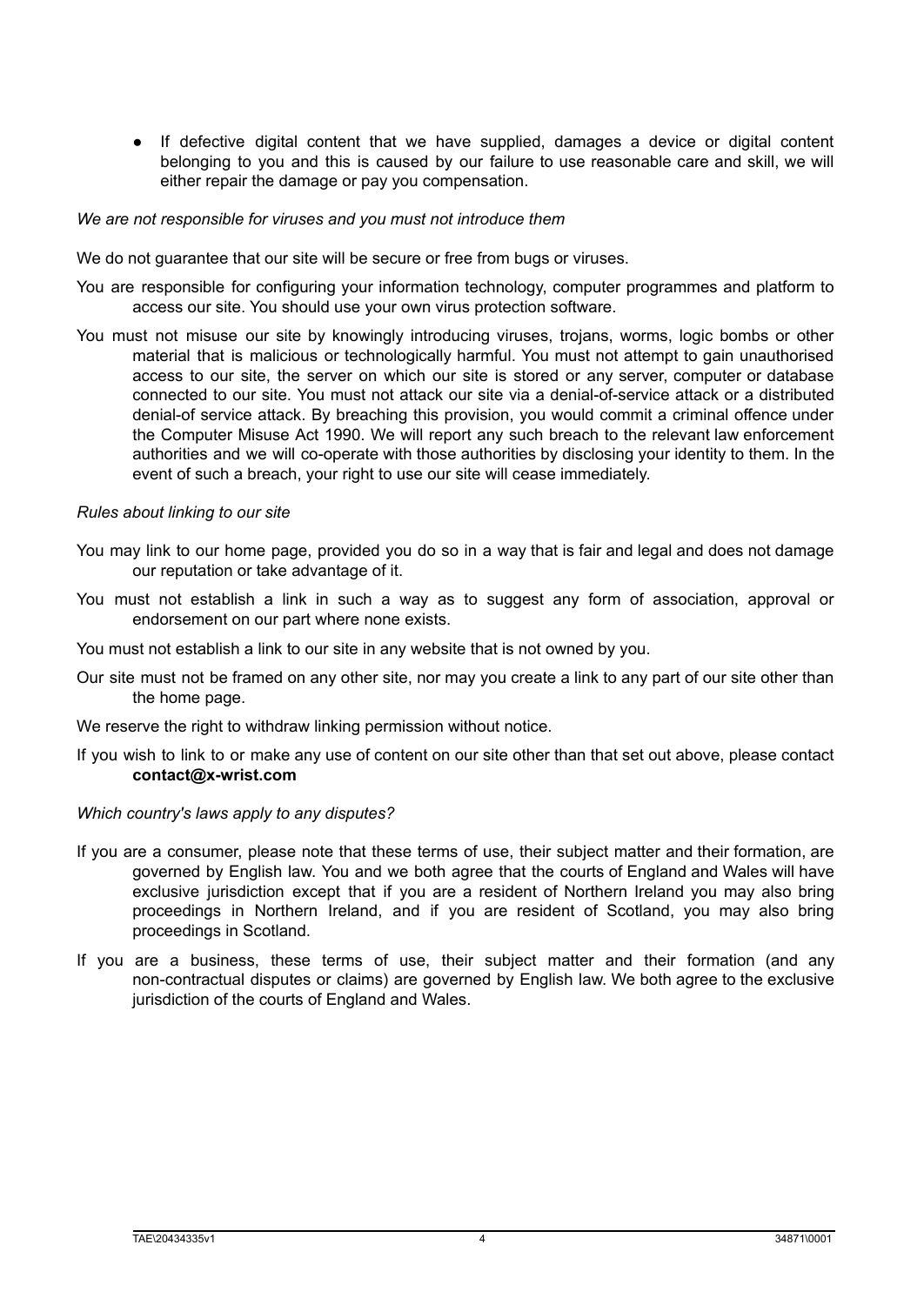### **Refund policy**

We're so convinced you'll absolutely love our products, that we're willing to offer a 30 day risk free money back guarantee. If you receive your order and are not satisfied for any reason you can return the product for a refund within 30 days of making a purchase.

### *Shipping items*

In order to return an order, you must contact us first.

- Returns can be mailed to: 4th floor, Portman House, 2 Portman Street, London, W1H 6DU. You will be responsible for paying for the shipping costs with regard to the items that you wish to return. We will not refund the shipping costs.
- You must take care to ensure that the goods are properly packaged so that they will not be damaged while in transit. If the product is found damaged or used beyond what it takes for us to reasonably inspect it, then we may reject a refund.

### *Contacting us*

If you would like to contact us concerning any matter relating to this Refund Policy, you may send an email to contact@x-wrist.com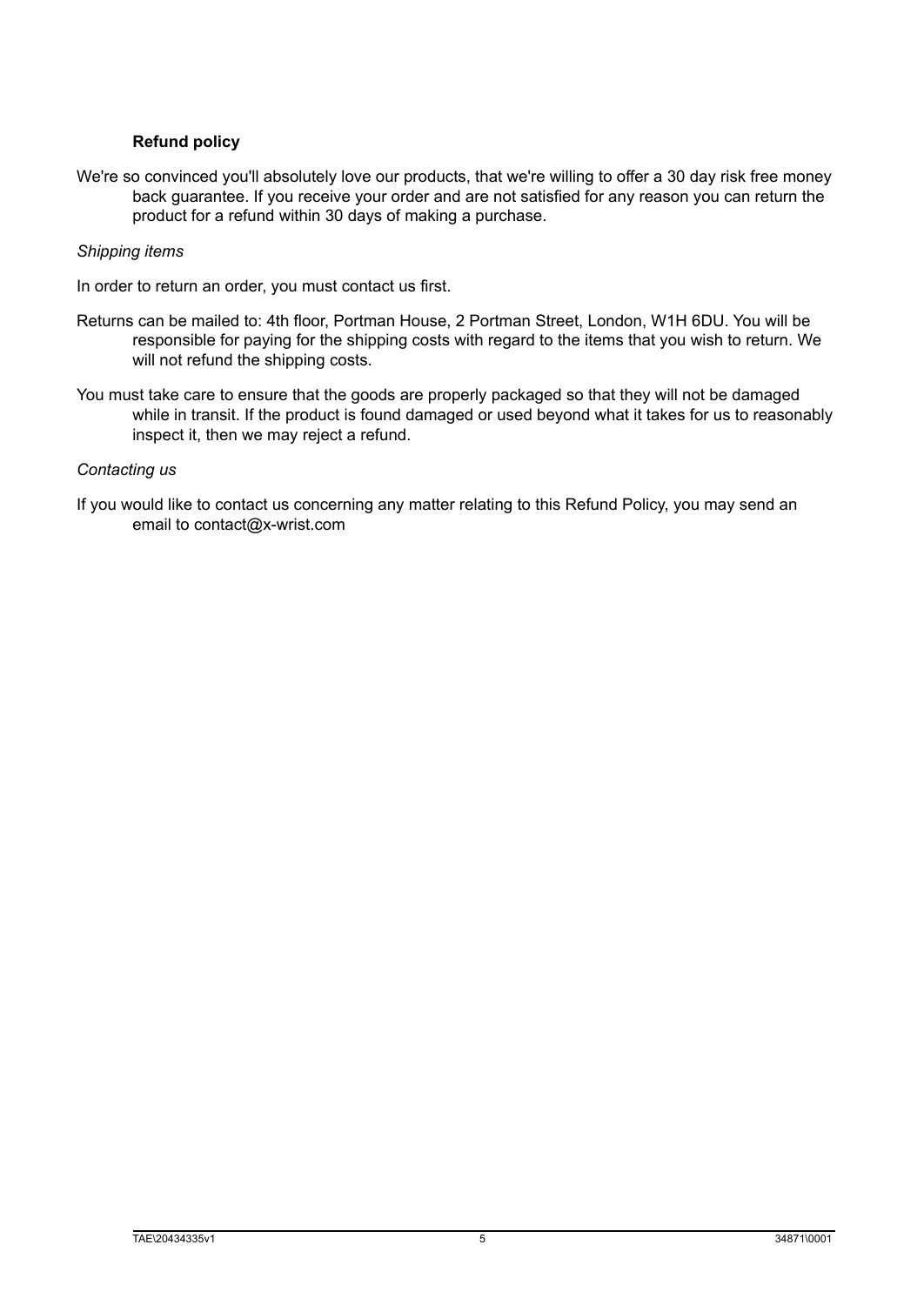### **The Device**

#### *By using your Device you accept these terms*

*The terms apply to your use of the X-Wrist Device, and any related software or applications (Services).*

By using your Device, you confirm that you accept these terms of use and that you agree to comply with them. You must accept these terms to create an X-Wrist account and to use X-Wrist Services. If you do not accept these terms, do not create an account or use the X-Wrist Services.

We recommend that you print a copy of these terms for future reference.

You must accept these terms to create an X-Wrist account and to use X-Wrist Services. If you do not accept these terms, do not create an account or use the X-Wrist Services.

#### *Your use of your Device*

You may not connect to the X-Wrist Services with any device that is not manufactured, distributed, or sold by X-Wrist itself or through its authorised resellers or agents (such as a counterfeit version of an X-Wrist Device); otherwise intends to resemble or purports to be a X-Wrist Device; or any unauthorised application or third-party connection. Any violation or attempted violation of this provision may result in the immediate termination of your ability to access the X-Wrist Service.

Persons using an X-Wrist Device or the X-Wrist Services must be at least 13 years of age, and anyone under the age of 18 must their parent/guardians permission to use the X-Wrist Device or **Services** 

- Use of an X-Wrist Device or X-Wrist Services requires you to create an account with X-Wrist. You are responsible for all activities of this account. If you choose, or you are provided with a password or any other piece of information as part of our security procedures, you must treat such information as confidential. You must not disclose it to any third party.
- We have the right to disable any password, whether chosen by you or allocated by us, at any time, if in our reasonable opinion you have failed to comply with any of the provisions of these terms of use.
- If you know or suspect that anyone other than you knows your password, you must promptly notify us at **contact@x-wrist.com**

### *Uploading data to your Device*

X-Wrist may enable you to post, upload, store, display data, text, exercise regimens, food logs, and other information and content (**Content**). You retain all rights to your Content that you upload to your X-Wrist Device. By making your Content available on or through the X-Wrist Device you hereby grant to X-Wrist a non-exclusive, transferable, sublicensable, worldwide, royalty-free license to use, copy, modify, publicly display, publicly perform, reproduce, translate, create derivative works from, and distribute your Content, in whole or in part, including your name and likeness, in any media.

You are responsible for your Content. You represent and warrant that you own your Content or that you have all rights necessary to grant us a license to use your Content as described in these terms.

You represent and warrant that your Content, the use and provision of your Content on the X-Wrist Device, and your use of the X-Wrist Device and X-Wrist Services will not:

- infringe, misappropriate, or violate a third party's patent, copyright, trademark, trade secret, moral rights, or other intellectual property rights, or rights of publicity or privacy;
- violate, or encourage any conduct that would violate, any applicable law or regulation;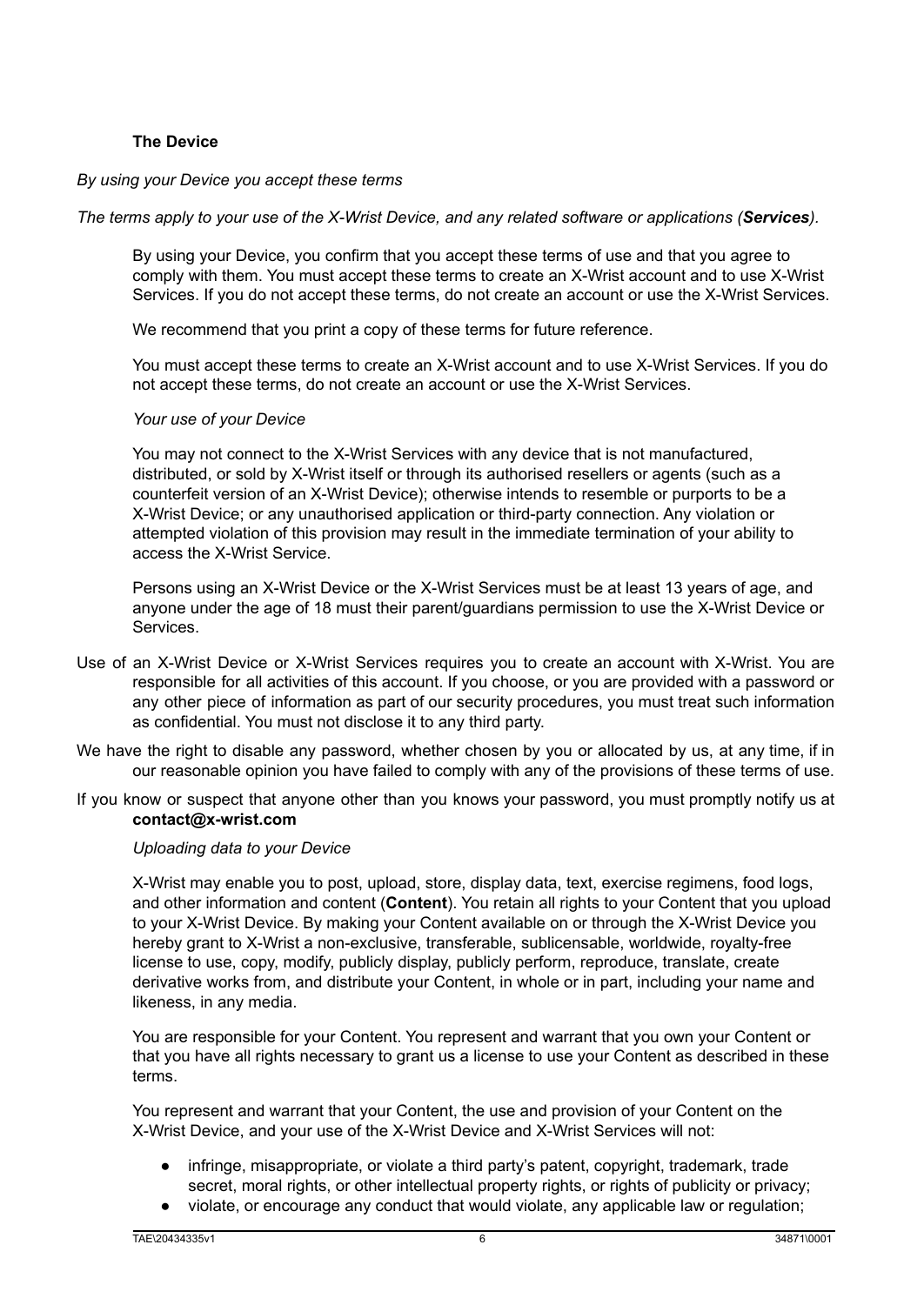- be fraudulent, false, misleading, or deceptive;
- be defamatory, obscene, pornographic, vulgar, or offensive;
- promote discrimination, bigotry, racism, hatred, harassment, or harm against any individual or group:
- be violent or threatening or promote violence or actions that are threatening to any person or entity; or
- promote illegal or harmful activities or substances.
- You must not misuse your Device or the X-Wrist Services by knowingly introducing viruses, trojans, worms, logic bombs or other material that is malicious or technologically harmful. We will report any such breach to the relevant law enforcement authorities and we will co-operate with those authorities by disclosing your identity to them. In the event of such a breach, your right to use your Device will cease immediately.

X-Wrist may at its sole discretion remove any Content uploaded by you without prior notification.

### *X-Wrist intellectual property*

You agree not to remove, change or obscure any copyright, trademark, service mark, or other proprietary rights notices incorporated in your X-Wrist Device or any X-wrist service. Our logos and any other X-Wrist trademarks that may appear on the X-Wrist Service may not be copied, imitated or used, in whole or in part, without our prior written permission. Other trademarks, product, and service names and company names or logos mentioned on the X-Wrist Device are the property of their respective owners and may not be copied, imitated or used, in whole or in part, without the permission of the applicable trademark holder.

### *Your use of the X-Wrist Services*

X-Wrist Services and provided and intended for your personal, non-commercial use. Any use of your Device for business purposes will be considered a breach of these terms.

When you create an X-Wrist account, X-Wrist grants you a non-exclusive, non-transferable, non-sublicensable, revocable licence to access and use the Services and to use the software embedded in your Device. This licence includes any third party software embedded in the Services or your Device.

You will not use, sublicense, copy, adapt, modify, translate, disclose, prepare derivative works based upon, distribute, license, sell, rent, lease, assign, transfer, publicly display, publicly perform, transmit, broadcast, or otherwise exploit the X-Wrist Device or Services or any portion thereof

### *Limitation of liability*

You must consult a medical professional before commencing your use of your Device. If you have a medical or heart condition, consult your doctor before using the Device or any Service, engaging in an exercise program, or changing your diet. If you experience a medical emergency, stop using the Device and consult with a medical professional. We are not responsible for any health problems that may result from training programs, consultations, products, or events you learn about through the X-Wrist Services. If you engage in any exercise program you receive or learn about through the X-Wrist Services, you agree that you do so at your own risk and are voluntarily participating in these activities.

We do not exclude or limit in any way our liability to you where it would be unlawful to do so. This includes liability for death or personal injury caused by our negligence or the negligence of our employees, agents or subcontractors; for fraud or fraudulent misrepresentation.

We will not be liable for damage which you could have avoided by following our advice to apply an update offered to you free of charge or for damage which was caused by you failing to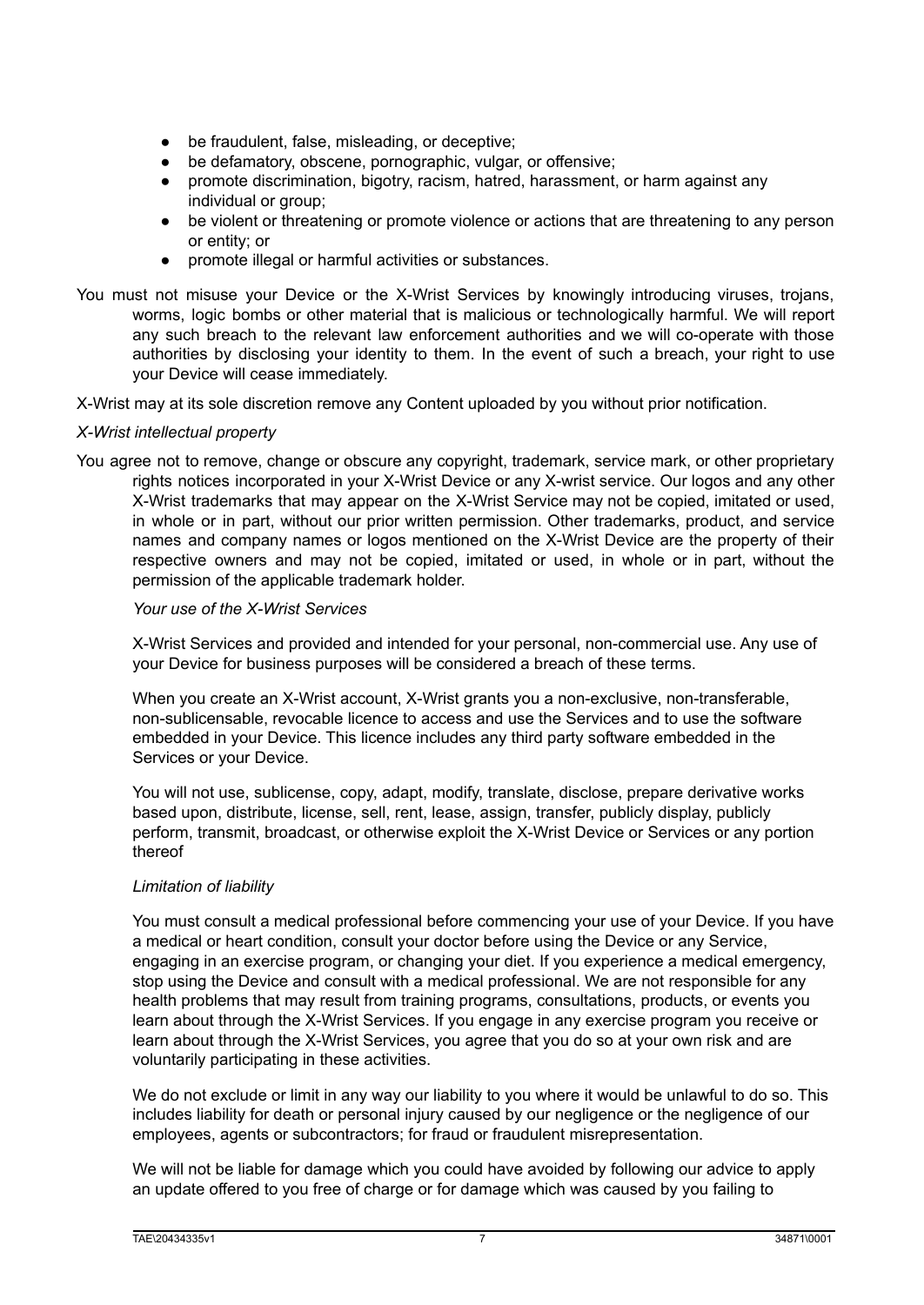correctly follow installation instructions or to have in place the minimum system requirements advised by us.

We only supply the Devices and Services for domestic and private use. If you use the Devices and Services for any commercial, business or re-sale purpose we will have no liability to you for any loss of profit, loss of business, business interruption, or loss of business opportunity.

#### *Which country's laws apply to any disputes?*

- Please note that these terms of use, their subject matter and their formation, are governed by English law.
- If you have any complaints regarding your X-Wrist Device or the X-Wrist Services then in the first instance please contact us at **contact@x-wrist.com**. If we do not resolve the dispute satisfactorily then you may bring proceedings in the relevant court or use the alternative dispute resolution proceeding listed below.

Alternative dispute resolution is a process where an independent body considers the facts of a dispute and seeks to resolve it, without you having to go to court. If you are not happy with how we have handled any complaint, you may want to contact the alternative dispute resolution provider we use. You can submit a complaint to The London Court of International Arbitration (LCIA) via their website at www.lcia.org. LCIA will not charge you for making a complaint and if you are not satisfied with the outcome you can still bring legal proceedings].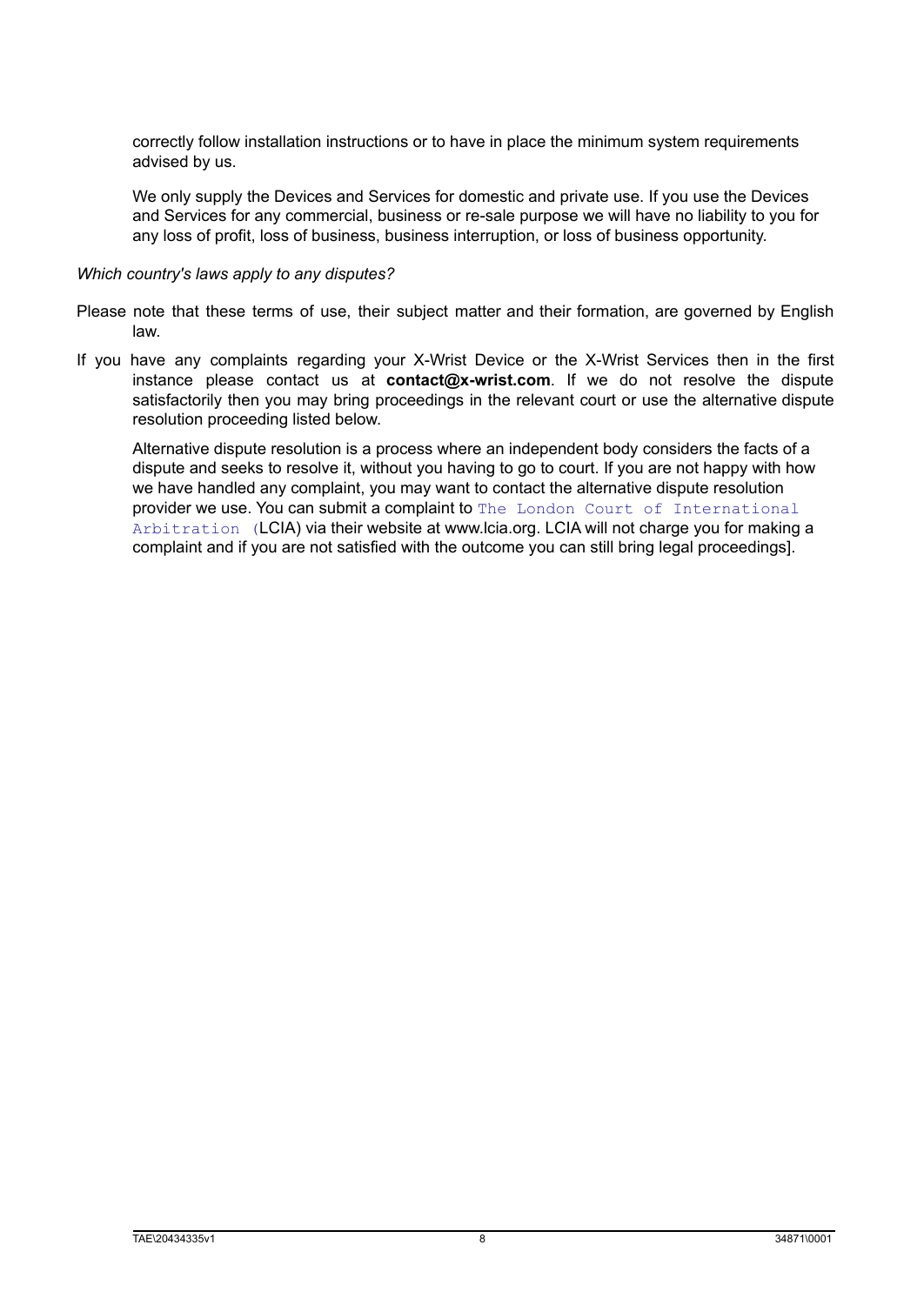# **Payment Services: Cardholder Agreement - Consumers and other Legal Entities**

# **Introduction**

These terms and conditions (together with any documents incorporated by reference below, the "Agreement") set forth the terms and conditions under which Paynetics AD, UIC 131574695 (hereinafter referred to as "the Issuer" or "Paynetics") issues to individual consumers (the "Customer", "Cardholder", "You", "Your") for use by the Customer with regard to the issuance and use of PAYNETICS CONSUMER DEBIT MASTERCARD cards.

This Agreement constitutes a contract between You and Paynetics. It contains important information that may affect your rights, use of the Card and your ability to recover your money. This Agreement applies to your Card(s) issued by Paynetics in addition to our Tariff and Privacy Policy. Please read carefully all these legally binding documents and keep a copy or download a copy of them for your records and future reference. By submitting your order for Card to Paynetics You indicate that You have accepted this Agreement. Thus, by ordering your Card(s) You shall be deemed to have accepted and fully understood this Agreement, including our Tariff and Privacy Policy and You agree to comply with them in your use of the Card(s). Any appendices or schedule to this Agreement form part of Our agreement with You and will have effect as if set out in the body of this Agreement.

# **1. DEFINITIONS**

Herein:

**"Agreement"** shall mean this document together with:

- Fee Tariff of Paynetics AD (the "Fee Tariff"),
- Privacy Policy, and

- Any other appendix explicitly specified herein, incorporated in the Agreement by reference.

**"Agent"** shall mean Paystratus Group Ltd., with company number 11677111, having its seat and registered address at Kemp House, 160 City Road, London, United Kingdom, EC1V 2NX, which: a) is registered agent of Paynetics AD under Art. 19 of the Bulgarian Payment Services and Payment Systems Act; b) assists Paynetics AD with the provision of the Services hereunder and maintains the Website;

**"Fee Tariff"** shall mean the tariff adopted by Paynetics for the fees collected by Paynetics when issuing and servicing the **PAYNETICS BUSINESS DEBIT MASTERCARD**. The Fee Tariff may define the transaction limits for Card operations.

**"Paynetics", "we", "us", "our"** shall mean Paynetics AD, seat and registered address: Ground Floor, 76A James Bourchier, Lozenets District, Sofia Municipality, Sofia, entered in the Commercial Register kept by the Registry Agency under UIC: 131574695. Paynetics AD is an electronic money company holding a license for operating as an electronic money company issued by the Board of Directors of the Bulgarian National Bank by Decision 44 of 11 April 2016, and is entered in the register kept by the Bulgarian National Bank, which is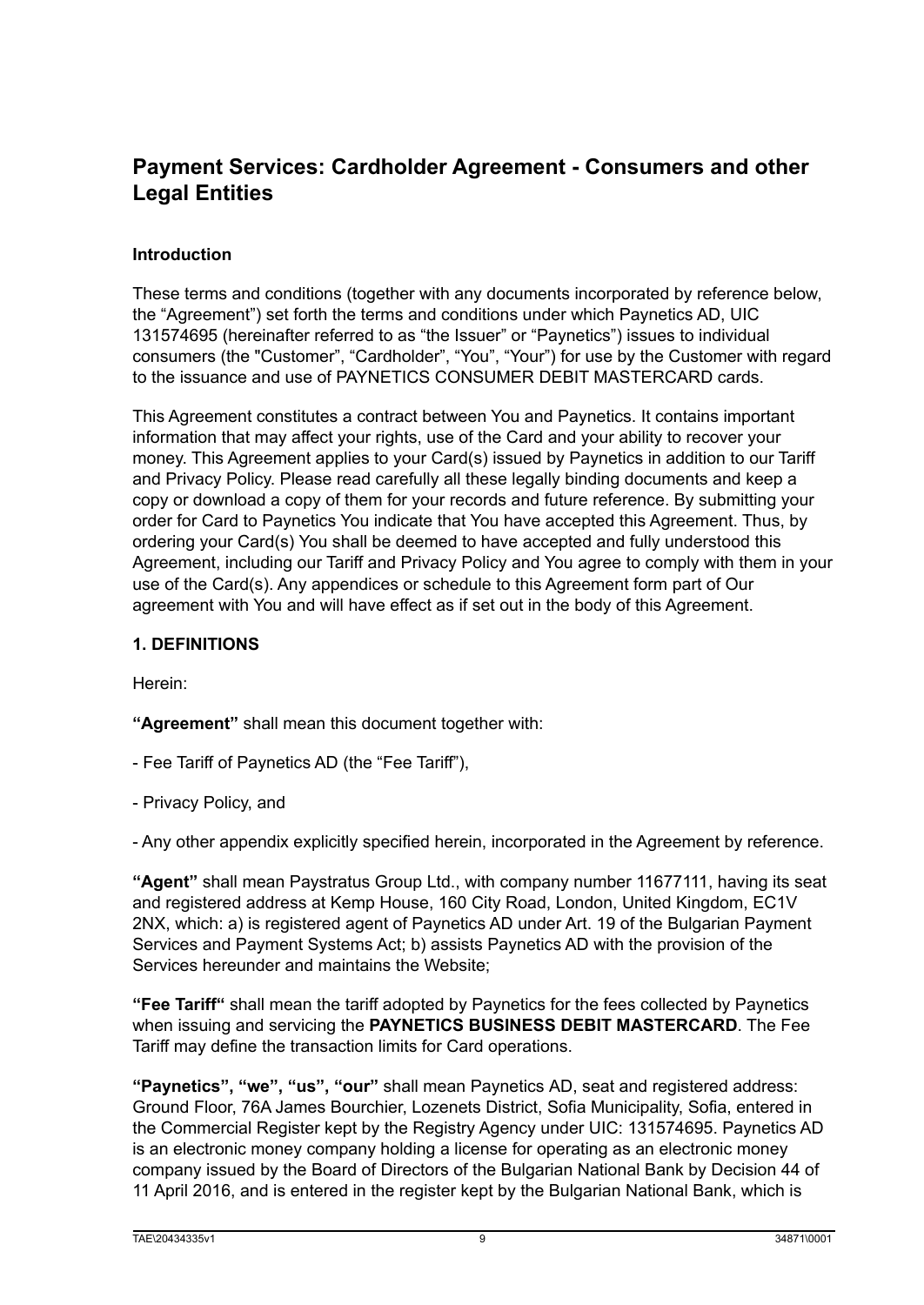accessible on [http://www.bnb.bg/RegistersAndServices/RSPIPublicRegisters/index.htm.](http://www.bnb.bg/RegistersAndServices/RSPIPublicRegisters/index.htm) The Bulgarian National Bank supervises the activities of Paynetics AD.

**"Paynetics Account"** shall mean a non-deposit non-interest-bearing account associated with a Card or Cards and maintained for the purpose of enabling Payment transactions. The Paynetics account shall only be used for loading of funds to the Card as provided for in Section 3 of this Agreement.

**"PAYNETICS DEBIT MASTERCARD" or "Card"** shall mean a Debit Card for individuals issued by Paynetics AD: a type of payment instrument with electronically recorded balance which is repeatedly used for identification of the Cardholder and for remote access to the Payment account. The card has the MasterCard logo, it is linked to the Paynetics account of the Customer and using it, under this Agreement, a payment order is submitted. The card may be physical or virtual.

**"Privacy Policy"** means Paynetics privacy policy which you can view here <https://paynetics.digital/privacy-and-security-policy/> and which, together with this Agreement, describes the basis upon which any personal data We collect from You, either directly or from our authorised partners or that You provide to Us or them, will be processed, handled and shared by Us, as may be amended from time to time in accordance with its terms and as further explained and defined in this Agreement. If there is any discrepancy between the terms of our privacy policy and the relevant policies and/or terms and conditions of our partners in relation to our services and our treatment of your data then the provisions of our privacy policy shall apply

**"MasterCard"** shall mean MasterCard International Incorporated or its successors.

**"Card Organisation"** shall mean MasterCard International ('MasterCard'), VISA Europe ('VISA') or any other association or organisation maintaining a card payment system applicable under this Agreement, including any affiliate, subsidiary or successor company of any of them, of which Paynetics is a member and is entitled to issue cards and accept payments, including using Cards accepted by such Card Organisation.

**"PIN"** shall mean a unique personal identification number, representing a combination of numbers and digits, known only to the Cardholder, serving to identify the Cardholder by entering it to the keyboard of the ATM and POS when performing Payment Transaction with the Card. The PIN can be changed via ATM.

**"CVC2"** shall mean a three-digit code or password for Secure Internet Payments issued for each card. CVC2 is a strictly personalised code for access to funds available on the Card, which is entered using a virtual POS terminal. Each CVC2 entry using a virtual POS terminal serves to prove the identity of the Cardholder.

**"Payment Transaction"** shall mean a payment made by the Cardholder using the Card including: a transaction at a physical POS terminal; ATM transaction, an Internet transaction using a virtual POS terminal.

**"Blocking the Card"** shall mean a temporary discontinuation of the Card service by Paynetics resulting in an objective impossibility to use the Card. Paynetics shall keep a record of blocked cards.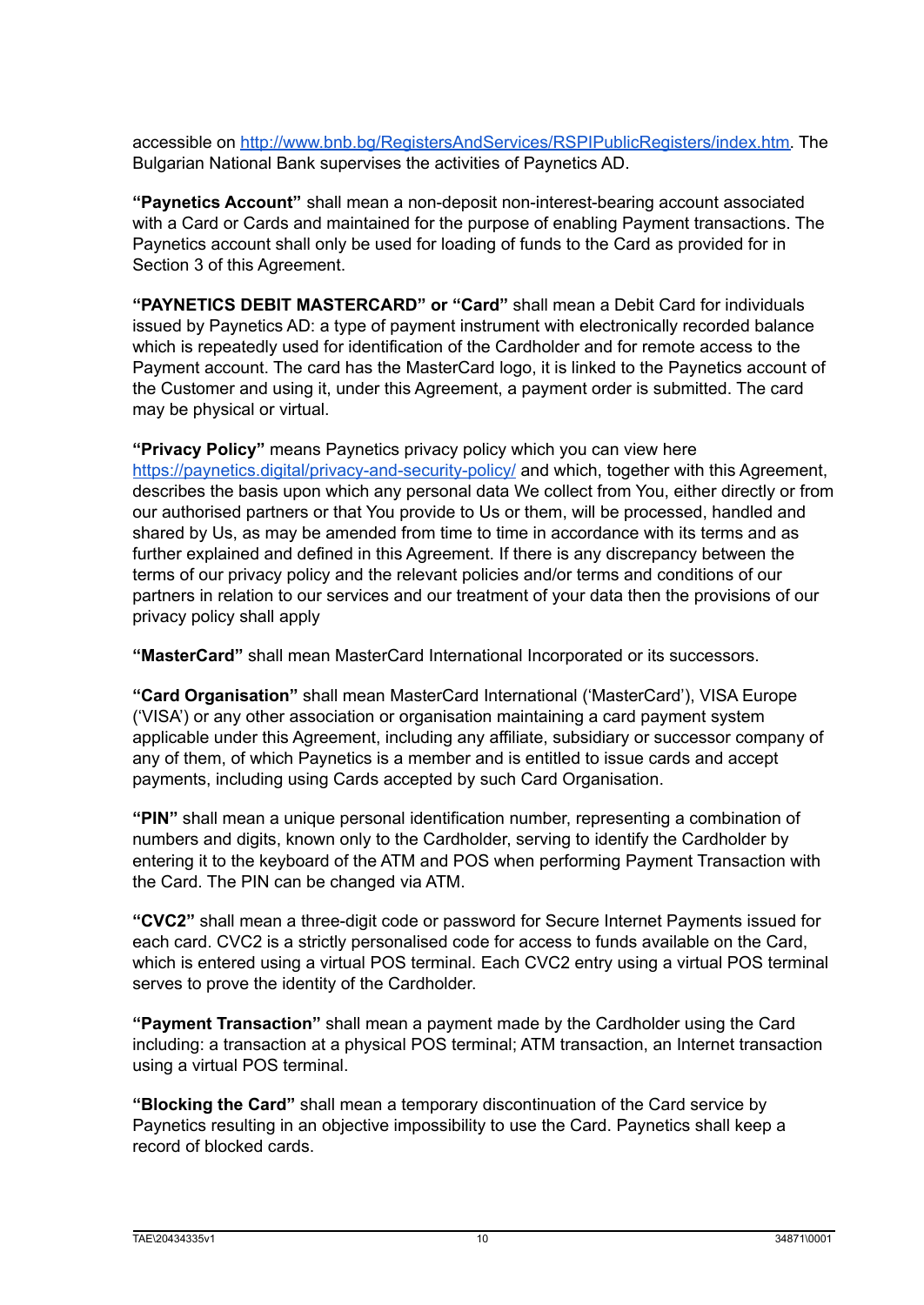**"Deactivating the Card"** shall mean the final discontinuation of the Card service by Paynetics.

**"Automated Teller Machine (ATM)"** shall mean a device allowing cash withdrawal, payment of services, transfer of funds between payment accounts, receipt of statements and execution of other payment and non-payment transactions.

**"POS (Point of Sale, Point of Service) Terminal"** shall mean a device where the Card is used to pay for the purchase of goods or services in commercial premises.

**"Virtual POS Terminal"** shall mean a logically defined POS terminal device by which payment of goods and services are performed via the Internet.

**"Limits"** shall mean the Payment Transaction's limits that apply to your Card and your Paynetics account, which are part of this Agreement and are listed in the "Tariff"

**"Tariff"** shall mean the fees and limits applicable to the services appointed in this Agreement. The Tariff, as amended from time to time, shall be available on the Website.

**"Identification" or "KYC Procedure"** shall mean an identification procedure that requires at least provision of a valid passport / ID card and bank statement or other identification document, as well as a selfie of the person, together with the presented identity document in real time. The identification is done with an automated system and Paynetics and/or the Agent may require additional information.

"**Payee**" the recipient of a Payment Transaction or other credit resulting from use of the Payment Card.

**"Prohibited Transaction**" shall mean any of the following types of transactions or activities:

- 1. Any sales of 'pyramid' type, Ponzi schemes or similar marketing or matrix programs or other schemes for 'quick enrichment' or high-yield investment programs;
- 2. Sale, supply or purchase of illegal items or items promoting or facilitating illegal activities;
- 3. Sale, supply or purchase of counterfeit products or products infringing intellectual property rights;
- 4. Products or services for the processing or aggregation of payments by third parties;
- 5. Money laundering;
- 6. Terrorism financing or propaganda;
- 7. Pornography, escort services and selling and/ or advertising sexual services;
- 8. Using the Card in a manner and/or for purposes violating the applicable law and/or regulations of the Card Organisation;

**"Website"** shall mean the website operated by Paystratus Group Ltd, acting as agent of Paynetics, at the following URL: https://weavr.io/NAME/;

We reserve the right to further add other categories of prohibited transactions by adding such categories either to this Agreement or to a separate document posted on the Website.

### **2. DESCRIPTION OF THE CARD**

1. The Card shall be issued to the Customer by Paynetics and will be linked to the Paynetics account of the Customer opened in any of the currencies maintained by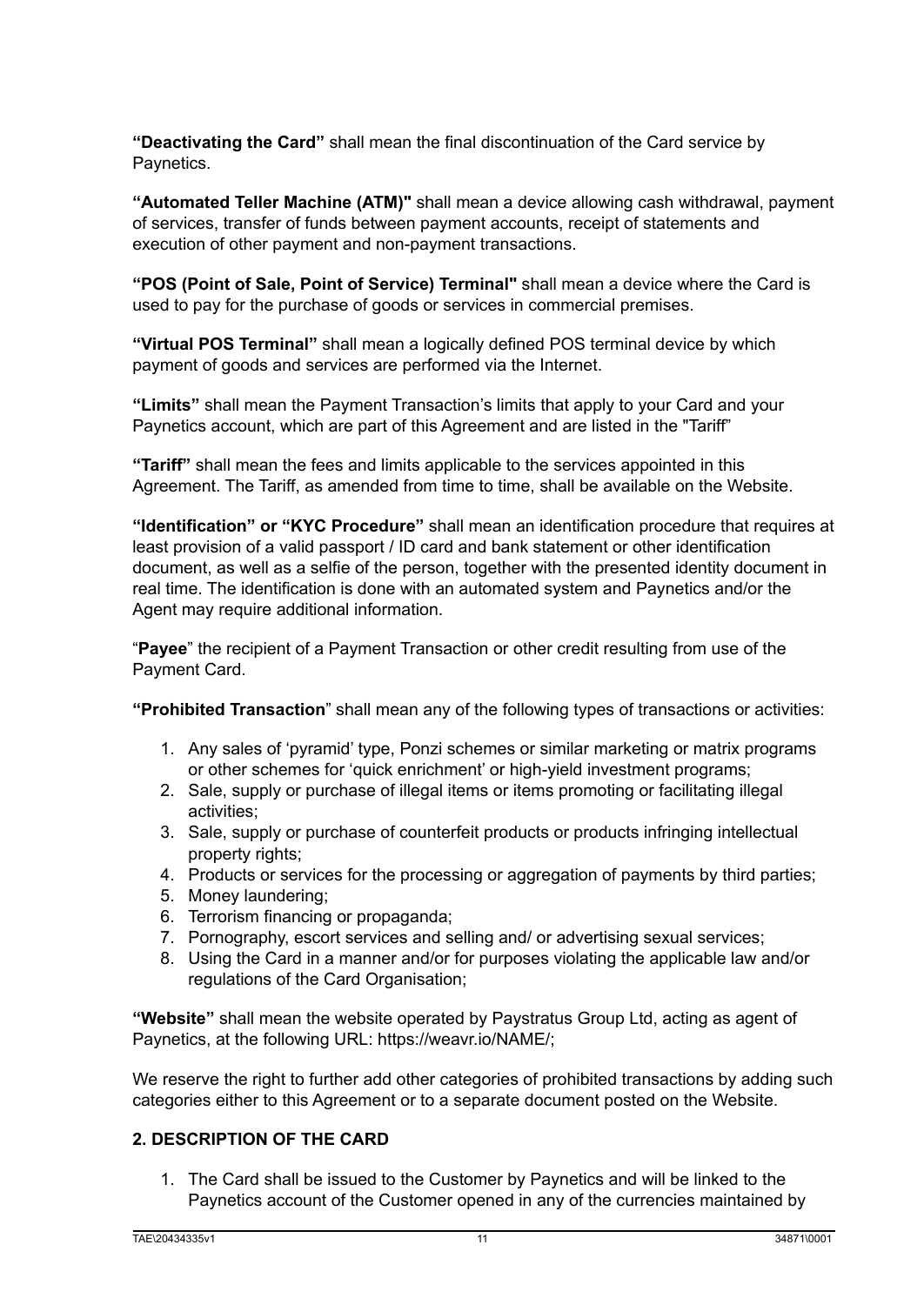Paynetics. These cards can be used for transactions in the country or abroad. The card includes the following requisite details: validity period, unique card number, name of cardholder, currency and CVV2/**CVC2**.

- 2. The Card is issued under the MasterCard brand based on the license granted by MasterCard International.
- 3. Unless otherwise provided herein, the following Payment transactions can be carried out using the Card:
	- 3.1. Cash Withdraw via ATM;
	- 3.2. Payment for goods or services via POS terminal;
	- 3.3. Periodic transactions;
	- 3.4. Payment for goods or services online via VPOS Terminal;
	- 3.5. Obtaining an account statement;
	- 3.6. Change of PIN by the Cardholder on ATM.
- 4. Transactions under Clause 3 above can be carried out on all terminal devices bearing the MasterCard logo and maintaining the respective functions.
- 5. Payment transactions with the Card shall be implemented immediately after receiving a due order and the Paynetics account shall be debited within: a) 10 days in case of cash withdrawal via ATMs; b) 15 days for all other transactions other than the ones under item a).
- 6. The Card Payment transactions will be subject to the limits set by Paynetics under the Tariff.
- 7. Following Card activation, the Card can be used for transactions with the funds available in the associated Paynetics Account.

Cardholders may use the Card only personally and may not provide it for use to anyone else. If a Cardholder provides access and/or any other means for use of the Card by a third party, the Customer shall be fully liable for all transactions initiated by such third parties.

- 8. Paynetics may refuse to perform a transaction with a Card if there are not sufficient available funds in the Customer's Paynetics Account to cover the amount of the Payment transaction and all applicable fees as per the Tariff. If any action results in a negative balance in the Paynetics Account, the Customer shall recover the respective amount ensuring a positive balance in the Account, and Paynetics shall be entitled to take all necessary steps in accordance with the Agreement for the collection of amounts due from the Paynetics Account.
- 9. By accepting this Agreement, the Customer agrees that:

- Paynetics is not a bank and that the Paynetics Account is not a bank account;

- No interest shall be accrued on your Paynetics Account balance;

- The funds available in the Paynetics Account are not a deposit and the Customer may not claim any interest thereon;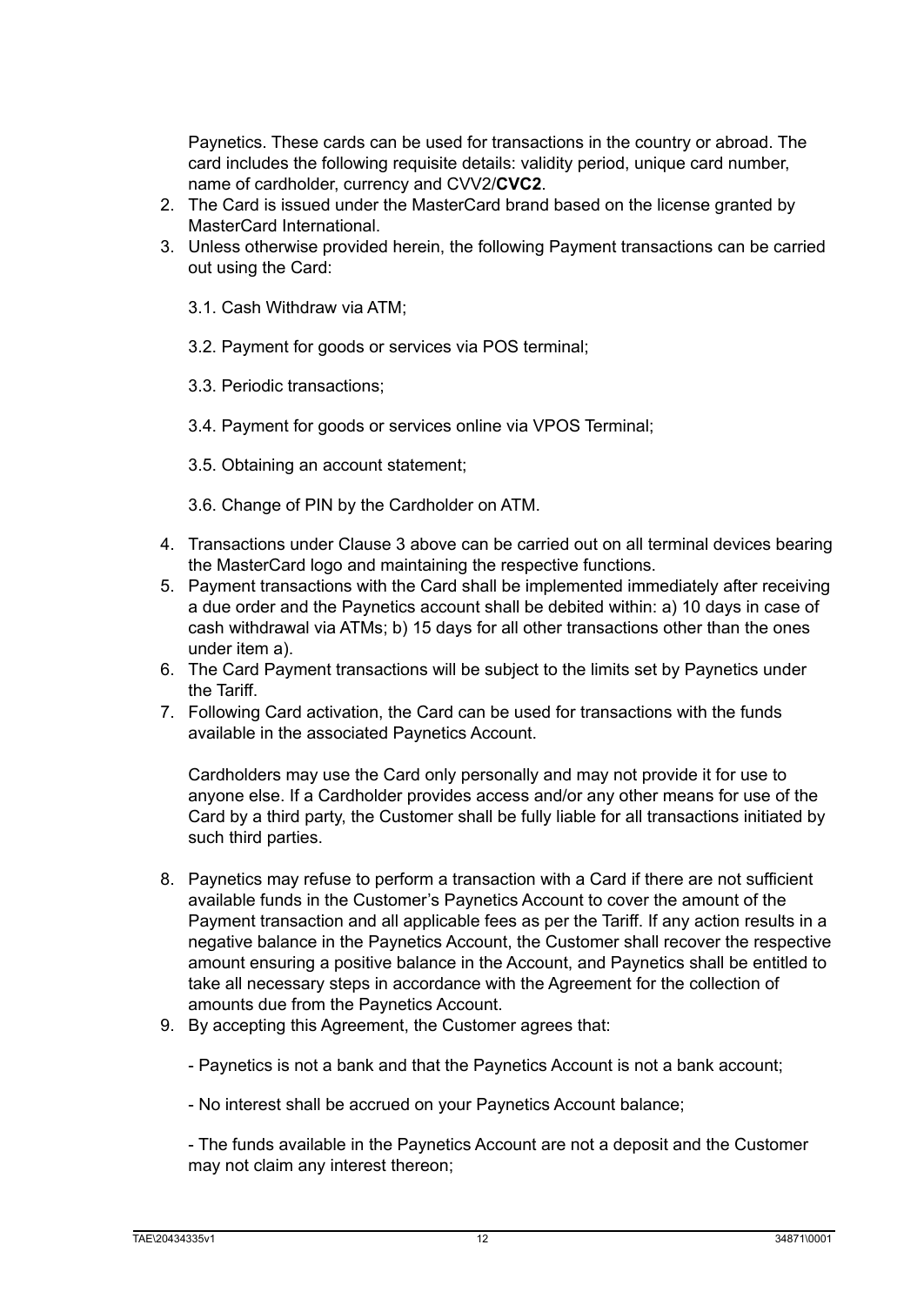- Paynetics shall deduct the value of all transactions performed with the Card, including all applicable fees, from the Paynetics Account balance.

Paynetics has the right to change at any time:

a) The authentication methods used to verify the identity of Cardholders;

b) The scope of services provided by Paynetics at any time, and by excluding the possibility for their use in case of newly introduced technical characteristics of the services, regulatory changes or for safety reasons, or for other reasons. Paynetics shall promptly notify the Customer in writing or by email about any such changes.

The Customer shall be fully responsible for all goods or services purchased with the Card. Any dispute with a merchant about a product or service purchased with the Card shall be considered a dispute between the Customer and the merchant. Paynetics shall assume no responsibility and shall not provide any warranties regarding such goods or services purchased with the Card, and shall not be responsible for their quantity or quality. All such disputes should be addressed directly to the Merchant providing the respective goods or services.

Paynetics reserves the right to refuse to authorise a Payment transaction if it does not meet the requirements of the Agreement or violates the provisions of a regulatory act or the regulations of a Card Organisation. In such case, Paynetics shall promptly inform the Customer about the reasons for that refusal, unless this is prohibited by a regulatory act.

Paynetics shall not be liable if a merchant refuses to accept a Card or if Paynetics has not authorised a certain payment transaction in compliance with the Agreement.

The Card is property of Paynetics as a card issuer and cannot be transferred and/or made available to any person other than the Cardholder.

# **3. CARD ISSUANCE AND LOADING**

- 1. Paynetics shall enter into agreements with and shall issue Cards individuals.
- 2. The Agreement shall be considered to be effective as from the moment when the Customer receives a confirmation by Paynetics that the Customer has been approved by Paynetics. Paynetics may refuse to enter into an agreement with a certain individual or to issue a Card without stating any reason.
- 3. Each Card has a validity period within which the Cardholder may use the Card. The Card shall expire on the last day of the month/year indicated on its front side. All transactions initiated after the expiration or cancellation of the Card shall not be authorised or effected.
- 4. Paynetics shall issue the Card within ten working days from the date of signing the Agreement and , if the Card is not virtual, shall deliver it to the Cardholder. The Card may be delivered by a courier service or through the Agent.
- 5. The Card , if not virtual, shall only be personally delivered to the Cardholder by Paynetics or its representative. Upon receipt of the Card, the Cardholder shall be required to produce their identity card for identification purposes. The Cardholder shall be required to put their signature on the signature spot on the reverse side of the Card immediately after receiving it.
- 6. Along with the Card, Paynetics may provide the Cardholder with a PIN. The Cardholder should memorise their PIN and then destroy the media on which it is recorded. The Cardholder should always keep their PIN, should not record it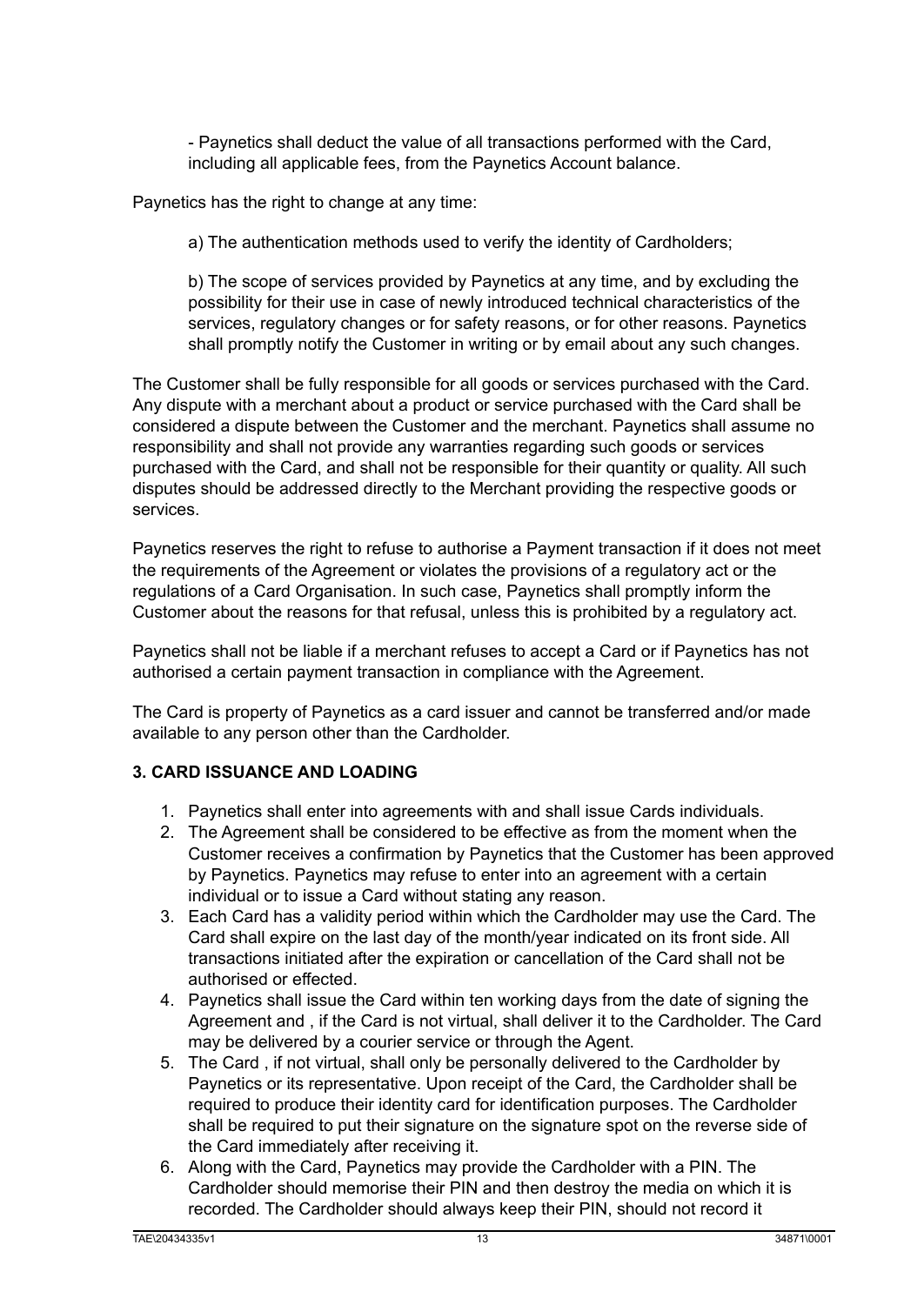anywhere or use it if someone else can see the PIN. If the Cardholder suspects that someone else knows the user identifiers, passwords, or PIN, they should immediately inform Paynetics and change them immediately.

- 7. The Card may be loaded via bank transfer to the Paynetics account associated with the Card ("Funding Source").
- 8. We must verify that the Funding Source is valid and legal. For that purpose. We may require You to confirm your Funding Source by such verification methods that We chose for that purpose.
- 9. You can fund subsequently (reload) your Card via additional bank transfers as appointed in item 1 above.
- 10. Whenever Card (s) is funded by debiting an account at your financial institution and We are advised of insufficient funds in such account, We may represent such transaction at your financial institution.
- 11. The Customer may request Paynetics to issue a new card in the following cases:
- 12. In case of destruction or damage to the Card,
- 13. In case of loss, theft or other misappropriation of the Card,
- 14. In case of a forgotten PIN, and
- 15. Upon expiration of the validity period. Upon the expiration of the Card, only the cards used within the past two months before the expiration date will automatically be renewed. The Customer shall pay a fee for the Card renewal in accordance with the Fee Tariff effective as of the date of renewal.
- 16. In the cases under Clause 11 a), c) and d) above, the Customer shall be required to return the old card which shall be destroyed in the presence of an employee. In case of failure to return the Card, the Customer shall pay a fee according to the Fee Tariff. The Customer shall not pay a fee for failure to return the card if, in accordance with the Agreement, they have requested blocking of the Card due to loss/theft.
- 17. When the Cardholder receives their Card it will be inactive. The Cardholder should activate the Card prior to using it. Otherwise, any transactions attempted by the Cardholder shall be rejected. The Card shall be activated online by following the instructions for activation provided by the Agent.

# **4. CARD USE**

- 1. The Cardholder shall use the Card only in person and in compliance with the provisions for issuance and use set out in the Agreement and the Agreement. The Cardholder may not perform any unauthorised transactions with the Card.
- 2. The Cardholder shall safeguard the Card, the information recorded thereon and the personalised security features of the Card.
- 3. The physical card may be used on any device accepting cards with the MasterCard® brand, while your virtual Card may only be used for online transactions or transactions performed by phone using mobile applications.
- 4. Any payment transaction with the Card shall be allowed only after verifying: the accessible cash, the Card status and its limits, and identification of the Cardholder by one of the following methods:
	- a. In case of cash withdrawal from an ATM: by entering a PIN;
	- b. In case of payment for goods or services by a POS terminal: by entering a PIN and/or signature on the POS slip note. The requirement under this Clause shall not be applied in case of contactless payments for amounts under the maximum set by Paynetics.

The maximum amount for a contactless transaction beyond which customer verification is required by entering a PIN shall be approved and confirmed by the International Card Organisation for each country. The signature on the slip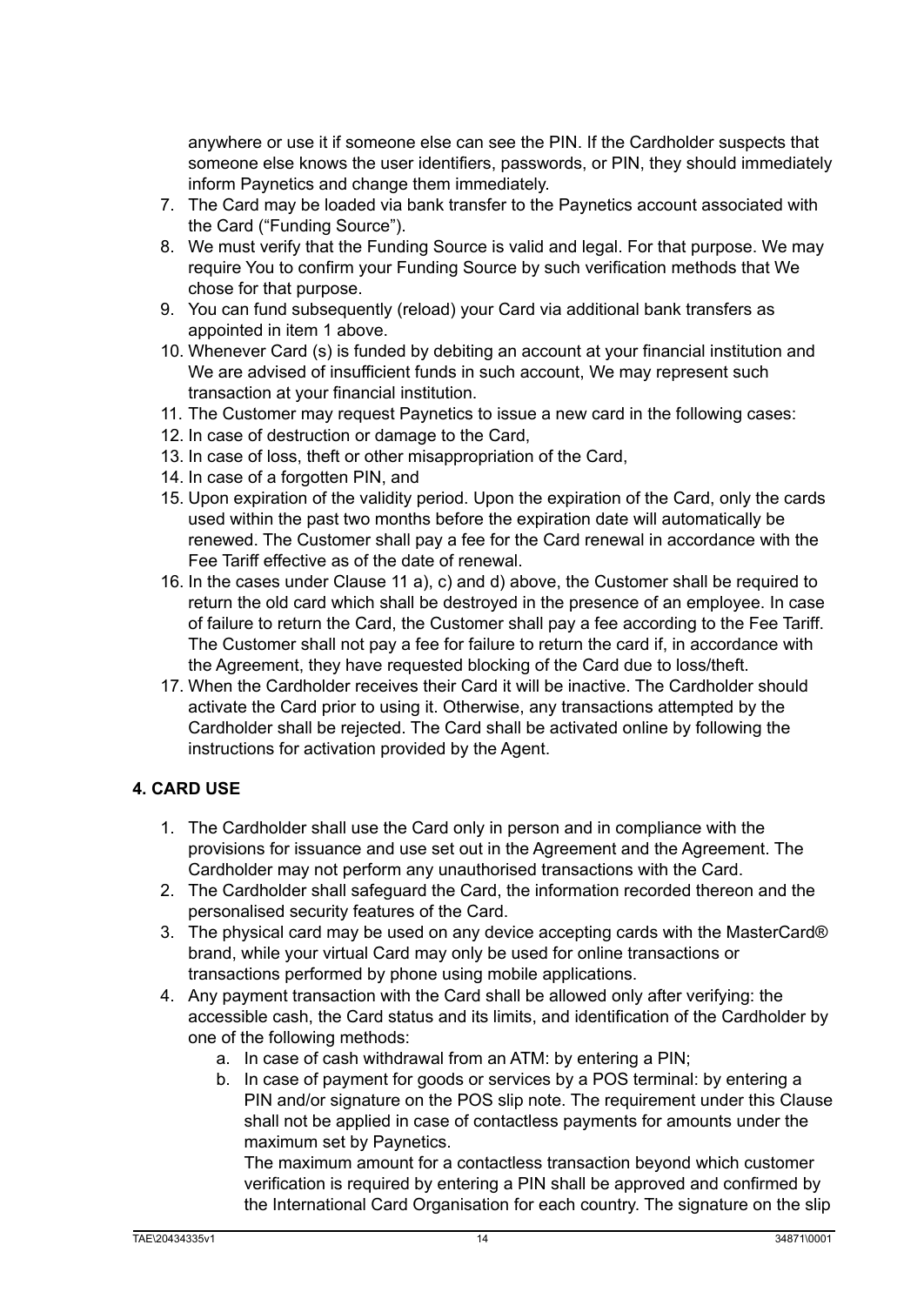note from the terminal device should be identical to the signature on the reverse side of the Card and shall verify the authorisation and the correct execution of the transactions. At the Merchant's request, the Cardholder shall also present a document for identification and verification of their signature. Failure to provide an ID shall represent a reasonable ground for refusing to effect the payment transaction;

- c. In case of online payments no PIN shall be used but the card authenticity shall be confirmed by a CVC/CVV and a one-time payment code.
- 5. The Cardholder may carry out transactions with the Card to the amount of the available cash in the account to which the Card was issued in accordance with the limits set to their Card.
- 6. The Customer needs to make sure there are sufficient funds in the account to which the Card was issued in order to carry out payment transactions with the Card. The Customer should ensure sufficient funds in the Account to which the Card has been issued in order to perform payment transactions with the Card. If the Cardholder performs payment transactions with amounts in excess of the available cash or otherwise exceed it in connection to the Card use, the excess amount shall be recorded as an unauthorised overdraft and charged with an interest rate equivalent to the legal interest rate and the Customer must make an immediate payment of the amount in excess plus the accrued interest.
- 7. It is possible that some merchants may not accept payments made with the Card. It is a responsibility of the Cardholder to check the policy of each merchant. Paynetics holds no responsibility if a merchant refuses to accept a Card payment.
- 8. Merchants in certain business sectors (e.g. car rental companies, hotels and other service providers) have the practice to estimate the potential funds that can be spent with them and to require retention of the total amount of the potential funds so estimated. In some cases, that total amount may exceed the amount effectively spent. In such cases, the initially withheld funds from the Card may be held for up to 15 days and the amount will not be available. Paynetics may release such amounts only with the Merchant's consent.
- 9. If the Card is lost, stolen or damaged, Paynetics shall replace it at the Customer's request by charging a Replacement Fee which shall be deducted from the Paynetics Account. If a card has been reported lost, stolen or misappropriated but later is found, then the Cardholder should immediately inform Paynetics about it and destroy the Card.
- 10. The Card, physical or virtual, allows Payment transactions related to payment for goods and services, at the initiative of or through the Payee. Your consent to the payment operations to be performed at the initiative of or through the Payee is provided by providing the Payee with the Card identification data (card number, validity period, CVC2 / CVV2 card code), with which you give consent to the Payee to initiate Payment transactions with your Paynetics card and Paynetics to execute them, and you will be bound by the consequences of their execution. In the cases when you agree with the card to perform payment transactions at the initiative of or through the Payee, including through the application, you provide this consent by entering / filling in the Card number, your name, the validity period of the Card, the CVC2 / CVV2 card code and a one-time code (3 D secure) that you will receive for the purpose of giving consent. In case you have given consent with the Paynetics card to perform payment transactions on the initiative of or through the Payee, Paynetics performs these transactions as regularly authorized by you, based on the consent of the recipient and is not responsible for damages or lost profits from performance.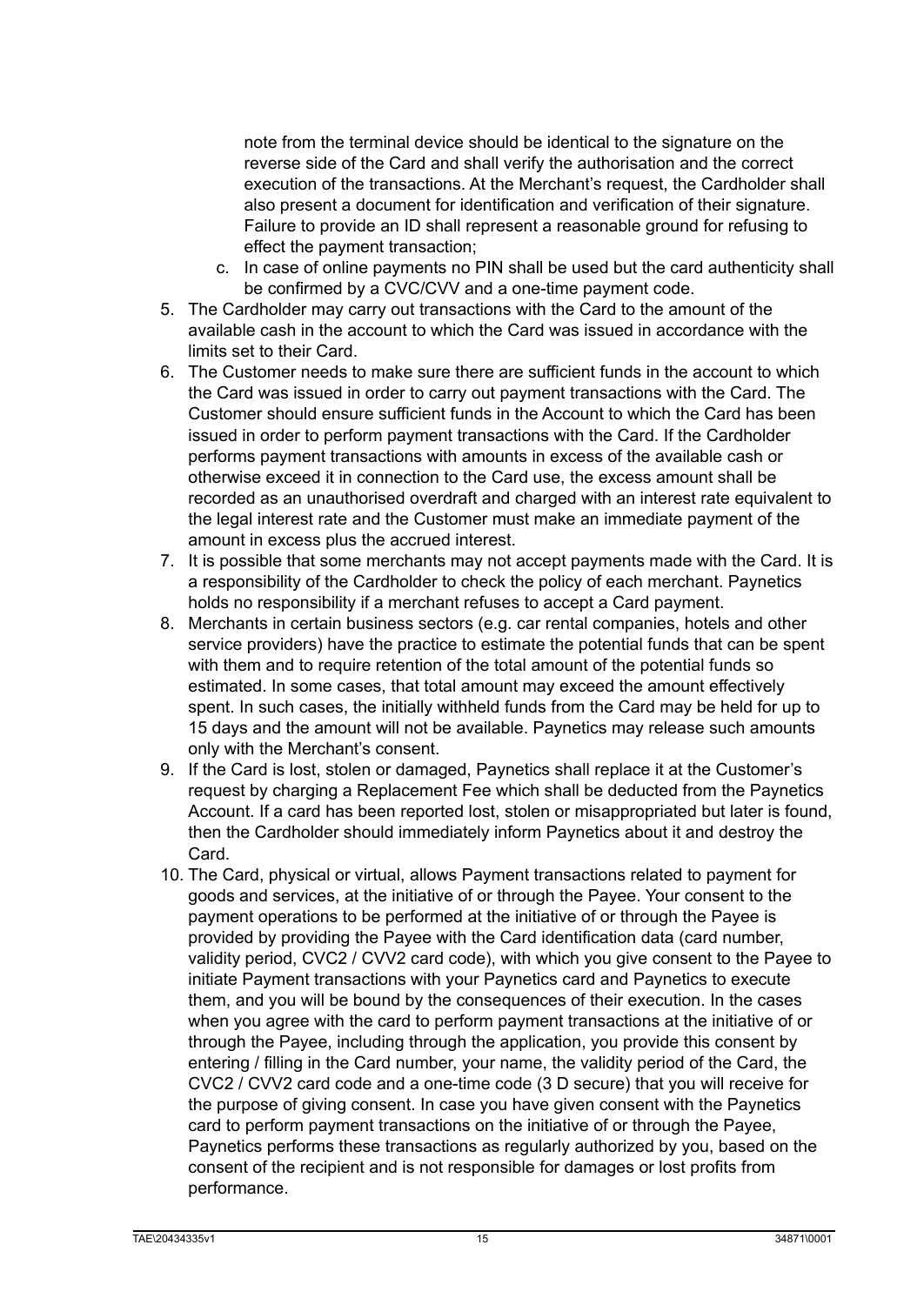- 11. In addition to the above in item 10 for Payment Transactions related to Paynetics cards made on the initiative of or through the Payee, You will have the right to request from Paynetics a refund of the entire amount of an already executed and authorized payment transaction in up to 56 days from the date on which your Paynetics account was debited and the following conditions are met at the same time:
	- a. at the time of authorization to execute the payment transaction, its exact value is not specified, and (b) the value of the Payment transaction exceeds your expected value in view of your previous expenses for such transactions, the terms of these General Terms, etc. case-specific circumstances. You cannot refer to reasons related to a currency exchange when the reference exchange rate agreed with Paynetics has been applied. At the request of Paynetics, you must provide evidence of the existence of the conditions in points (a) and (b) above.
	- b. Within 10 working days of receiving your request, Paynetics refunds the entire amount of the Payment transaction or refuses to refund it, indicating the grounds for refusal and the authorities to which you can object if you do not accept the stated grounds for refusal. The refund includes the entire amount of the executed payment transaction, whereas the value date for crediting your Paynetics account will be no later than the date on which your account was debited with the amount of the Payment transaction.
- 12. You will not be entitled to a refund under item 11 when you have given your consent to perform the payment transaction directly to Paynetics and, where applicable - Paynetics or the Payee has informed you or provided you with information about the upcoming payment transaction under agreed manner at least 28 days before the date of its performing.

# **5. AUTHORISATION OF PAYMENT TRANSACTIONS**

- 4. Each payment transaction should be approved at the time when it is initiated by the Cardholder. Each payment order and authorisation shall be obtained from Paynetics in an electronic form.
- 5. In order to ensure extra security when performing online payments, Paynetics registers all Cards issued by the company for the Secure Online Payments service (3-D Secure). The programmes of the International Card Organisations providing such service are the MasterCard Secure Code and Verified by Visa. For each payment on the websites of merchants involved in the MasterCard Secure Code and Verified by Visa programmes, the Cardholder shall receive a text message (SMS) containing a one-time verification code for the payment. Entering the payment verification code is a further identification besides entering the CVV2/CVC2 code on the Card. In the event of misuse of the Card online after learning the verification code from third parties and/or in case of payments with the Card to Merchants not involved in the MasterCard Secure Code or Verified by Visa programmes, Paynetics shall not be held liable and the losses incurred shall be covered by the Customer. Also, Paynetics shall not be held liable for any non-received SMS with a confirmation code in case of failure of the respective mobile communication providers to deliver such notifications or in case of wrongly provided cell phone number. Paynetics shall not be a party to the relationship with the online payment system operator and shall not be held liable with regard to such relationship.
- 6. The Cardholder shall send an irrevocable order to Paynetics and shall agree to carry out the payment transaction, and also shall give an unconditional consent and order to Paynetics to use the funds in the Paynetics Account and to deduct any fees and commissions payable in relation thereto: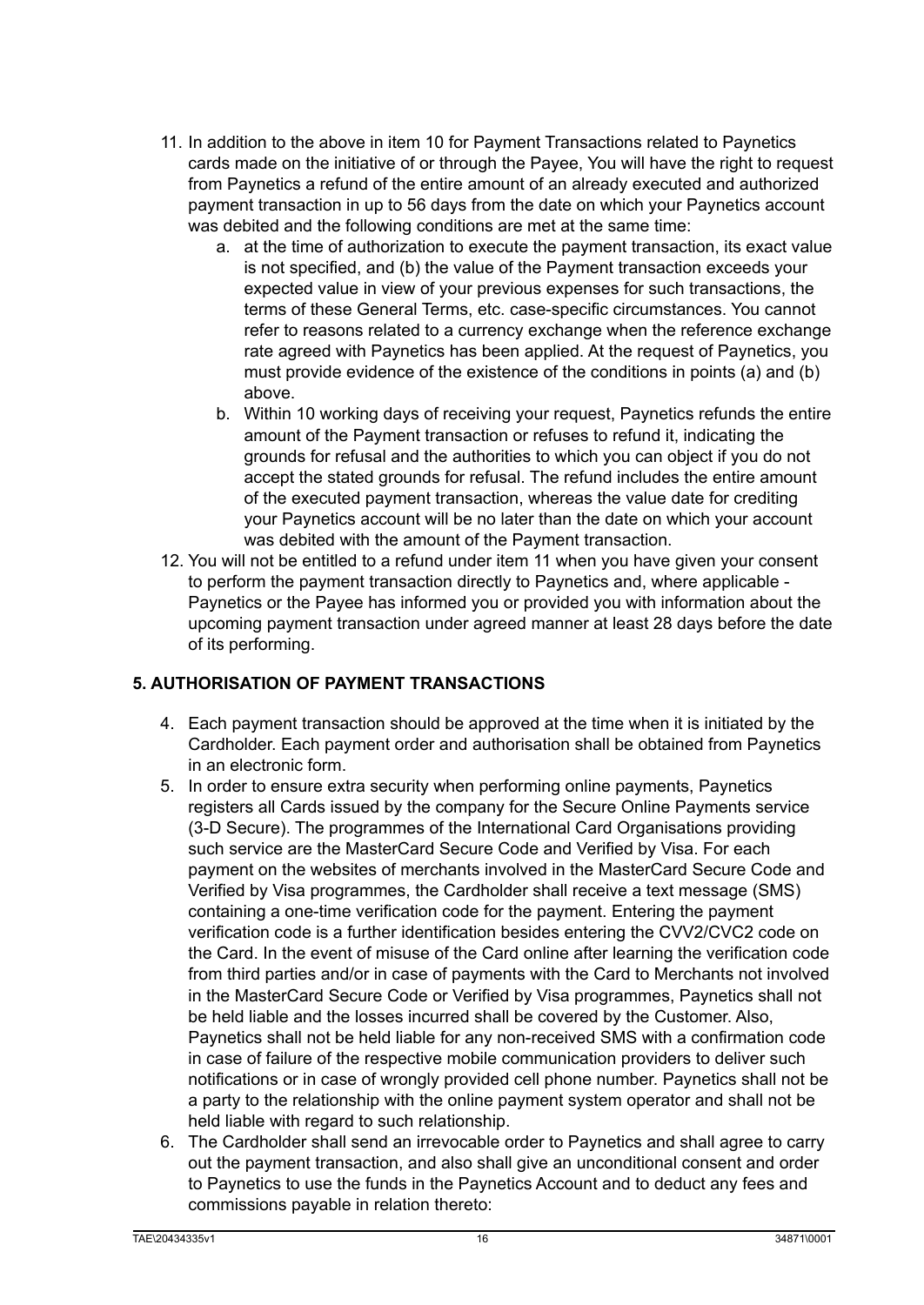- a. In case of payment by a physical card at a POS terminal: by providing the Card, placing it on the respective POS terminal and/or entering a PIN to effect the particular payment.
- b. In case of online payment of goods or services: by entering a CVV2 number/three-digit code of the Card and the one-time transaction cod, if requested.
- c. In the case of transactions effected by an ATM: by inserting the card into the ATM device and entering a PIN in the ATM device.
- 7. The consent to a Payment Transaction may not be withdrawn or cancelled after it has been received by Paynetics.

# **6. PAYMENT TRANSACTIONS**

- 1. Paynetics may refuse to carry out any payment transaction ordered with the Card if it does not meet the requirements of this Agreement, including, but not limited to any of the following circumstances:
	- a. Paynetics has a good reason to suspect that the transaction is unauthorized or involved in fraud or illegal activity;
	- b. The Cardholder has not given an exact order to implement the transaction or has given an incomplete order:
	- c. Paynetics has a good reason to believe that there has been a violation of the Agreement;
	- d. For a reason related to compliance with rules and regulations of MasterCard<sup>®</sup>:
	- e. If there are no sufficient funds in the Paynetics Account or if the transaction violates the set limits;
	- f. By law or by order of a regulatory body;
	- g. Due to a technical impossibility to carry out the transaction.
- 2. Merchants may not authorize a payment unless they have obtained permission from Paynetics.
- 3. The Cardholder shall be responsible to provide a correct and accurate order for execution of a payment transaction. If the instructions provided by the Cardholder are incorrect, inaccurate or incomplete, Paynetics shall not be liable for errors or inaccuracies in the transaction. If a payment transaction is carried out in accordance with the instructions provided by the Cardholder, it shall be deemed to be accurately implemented.
- 4. Each payment transaction made with the Card shall be final and irreversible, except in the following situations at the discretion of Paynetics:
	- a. An error on part of the merchant has been confirmed.
	- b. An illegal activity in connection with the Card has been detected;
	- c. A violation of the Agreement has been established.
- 5. The maximum period for completion of payment services provided with the Card shall be determined by the rules of card organisations and card operators within the terms set out in Article 87 and Article 88 of the Law on Payment Services and Payment Systems (LPSPS).
- 6. The implementation of a payment transaction ordered with the Card may be delayed due to the performance of Paynetics' obligations under the applicable anti-money laundering laws, including if Paynetics suspects that the transaction is involved in frauds, illegal or unacceptable activities or constitutes an unauthorised transaction.

# **7. FEES AND EXCHANGE RATES**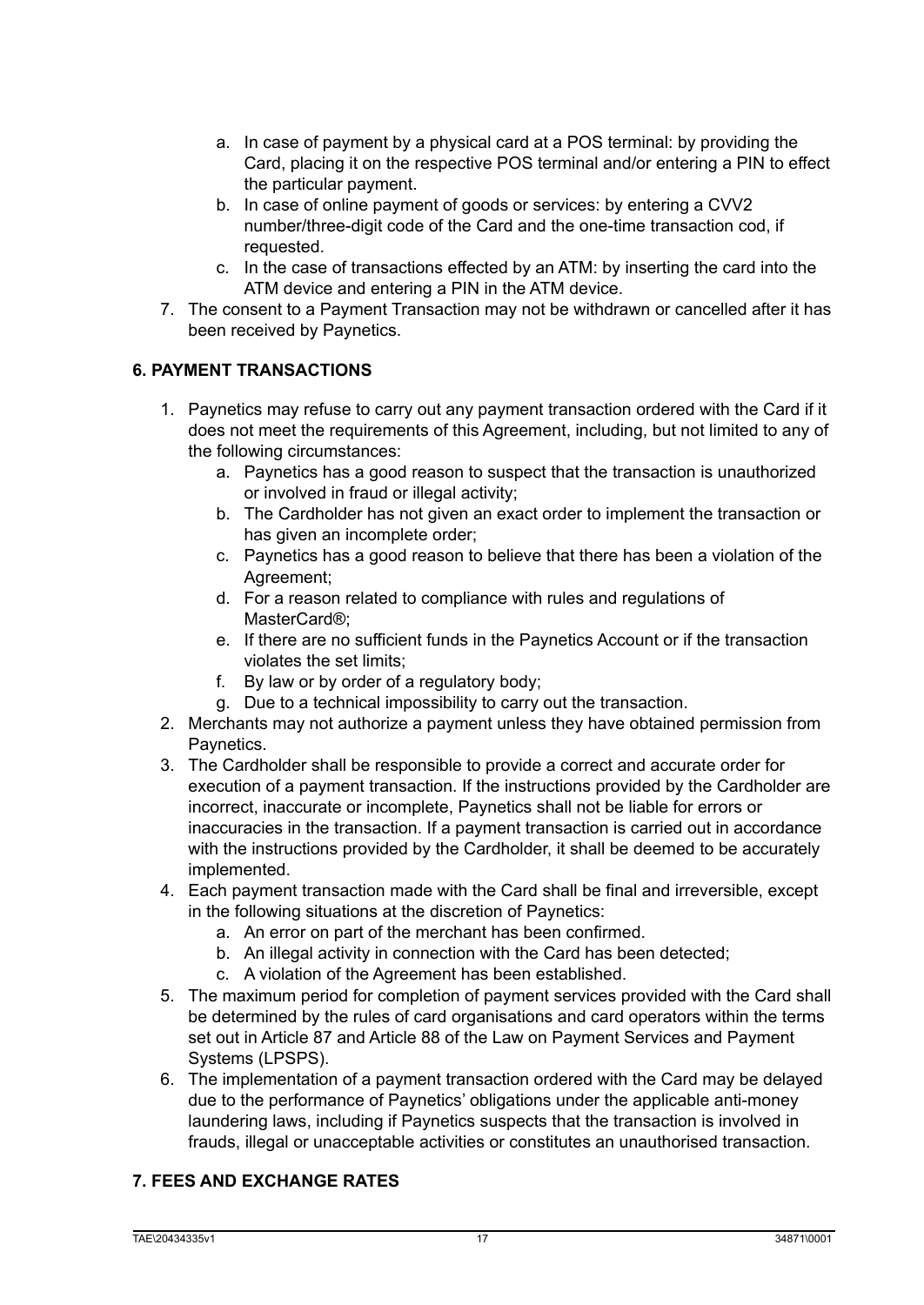- 1. The Customer shall be charged for the Card issuance and service, and each transaction performed using the Card, by applying the Fee Tariff effective on the date of collecting the fee or the date of effecting the transaction, respectively. The fees due by the Customer shall be collected ex officio from the Paynetics account to which the Card has been issued.
- 2. By accepting this Agreement, the Customer enables Paynetics to debit the Paynetics Account for all applicable fees in relation to a given transaction made with the Card. All fees shall be determined in the currency of the Paynetics Account. Such fees shall include the fees of relevant third parties whose services are necessary to enable the payment services hereunder to be performed and remitting these fees to the relevant third parties or their Agent
- 3. Paynetics reserves the right to change the fees due on a current basis in accordance with the Agreement, and based on such changes, the procedure for changing the Agreement mentioned herein shall be applied. Changes in the reference exchange rate shall apply immediately without prior notice.
- 4. If the ordered payment transaction is in a currency other than the currency denominated for the Paynetics account, then the amount deducted from the balance shall be the amount of the transaction converted into the currency denominated for the Paynetics account, using the exchange rates used applied by MasterCard®; these exchange rates shall have the meaning of a reference exchange rate in compliance with the Law on Payment Services and Payment Systems (LPSPS), and the changes shall be applied immediately to the relations under the Agreement. The exchange rate shall be determined on the date of the final settlement of the transaction. A fee for foreign currency transactions as described in the Fee Tariff shall also be applied.

# **8. COMMUNICATION PROCEDURE**

- 1. The Agreement shall be executed in English and the communication between the parties thereto shall also be carried out in English, unless otherwise provided therein.
- 2. Representatives of the Customer or persons authorised by them may receive information about the payment transactions made with the Card electronically.
- 3. If any changes are made to the initial contact details provided by the Customer upon signing the Agreement, the Customer should inform Paynetics about it in writing within 7 days. Otherwise all notifications, invitations or other notices sent to the last Customer's electronic address known to Paynetics shall be deemed to have been delivered.
- 4. Paynetics Customer Relations Centre shall be open from 9 a.m. to 6 p.m., EET, from Monday to Friday. The contact details can be found on the Website. The contact details in case of lost or stolen or non-functioning cards shall be available on the Website. For monitoring purposes, we may record any conversation with the Customer Relations Centre.
- 5. Paynetics shall provide access to the required information about the Card transactions by means of electronic statements about payment transactions and history of transactions on the Website. Statements shall not be provided on paper. Information about the Card shall be updated, if there was any activity with the Card, including information on all collected fees. From the moment of downloading the statement from the Website the Customer shall be considered to be informed about the relevant transaction, whether they have actually downloaded the said statement or not. The Customer shall be charged for obtaining additional information or for obtaining it in a manner different from the manner described herein.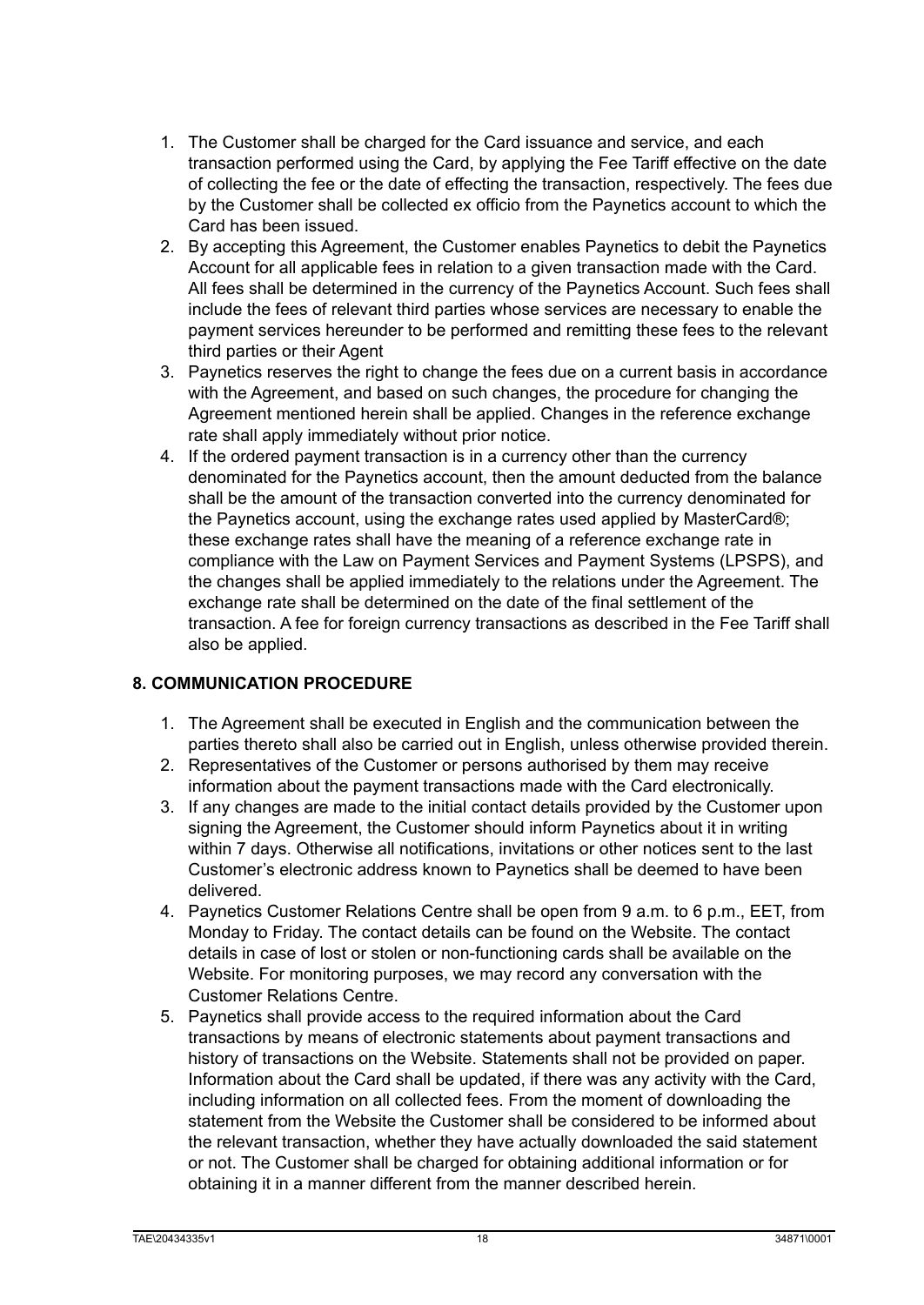# **9. SECURITY MEASURES**

- 1. The Cardholder must keep the Card with diligence by taking all necessary measures against its loss, destruction, damage, or disclosing data recorded on the Card or its personalised security features by third parties. Pursuant to Article 75 of the Law on Payment Services and Payment Systems (LPSPS), the Customer and the Cardholder shall have the following obligations:
	- a. To use the Card in accordance with the terms and conditions for their issuance and use;
	- b. To notify Paynetics of any loss, theft, misappropriation or unauthorised use of the Card immediately after becoming aware thereof;
	- c. Upon receipt of the Card, to make all reasonable efforts to preserve their personalised security features, including not to record any information about those security features on the Card and not to keep such information together with the Card.
- 2. If the card has been held by an ATM, the Cardholder must immediately notify Paynetics. If Paynetics is not able to give back the card to its Cardholder, Paynetics shall issue a new card to the same account.
- 3. In the event of loss, misappropriation, destruction, damage, counterfeit or other unauthorised use of the Card, the Cardholder must immediately notify Paynetics by providing their personal details or the Card number, if possible. Notification can be made via the Paynetics Customer Relations Centre or by sending a message on the website via the contact form. Notification can be also made by phone, at the phone number listed on the website. Paynetics makes all reasonable efforts to stop using the Card by blocking the Card transactions after receiving a notification by the Cardholder.
- 4. Without prejudice to Clause 1 above, in order to ensure the safety of the Card, the Customer/Cardholder must provide at least the following:
	- a. Not to disclose to and/or allow any third party to use in any manner whatsoever the user identifiers, passwords or PINs;
	- b. To ensure the safety of their personal devices (mobile phones, computers, tablets) and to protect their personal devices from unauthorised access;
	- c. To regularly change their password to access the virtual Paynetics Card;
	- d. To use up-to-date virus, malware, and spyware software and a firewall to reduce the risk of security breaches.
- 5. Paynetics may, at any time at its sole discretion, block or deactivate the Card for reasons related to the following:
	- a. In the cases under Clause 3 of this Article;
	- b. If there are reasons to doubt the security of the Card;
	- c. If Paynetics becomes aware or suspects that the Card is being used in an unauthorised, unlawful or deceptive manner;
	- d. For reasons related to the law enforcement of any applicable jurisdiction or the instructions provided by a Card Organisation;
	- e. If the Agreement is terminated;
	- f. At the request of the Customer: the request can be sent in writing to the following address: 76A James Boucher Blvd., Ground Floor, 1407 Sofia, or using the contact form on the Website;
	- g. If Paynetics discovers or suspects non-compliance with the Agreement; and
	- h. In case of placing a lien on the Customer's Paynetics Account.
- 6. In the cases under Clause 5 of this Article, if possible, before blocking/deactivation or immediately afterwards at the latest, Paynetics shall notify the Customer about the blocking/deactivation of the Card and the reasons for it, unless providing such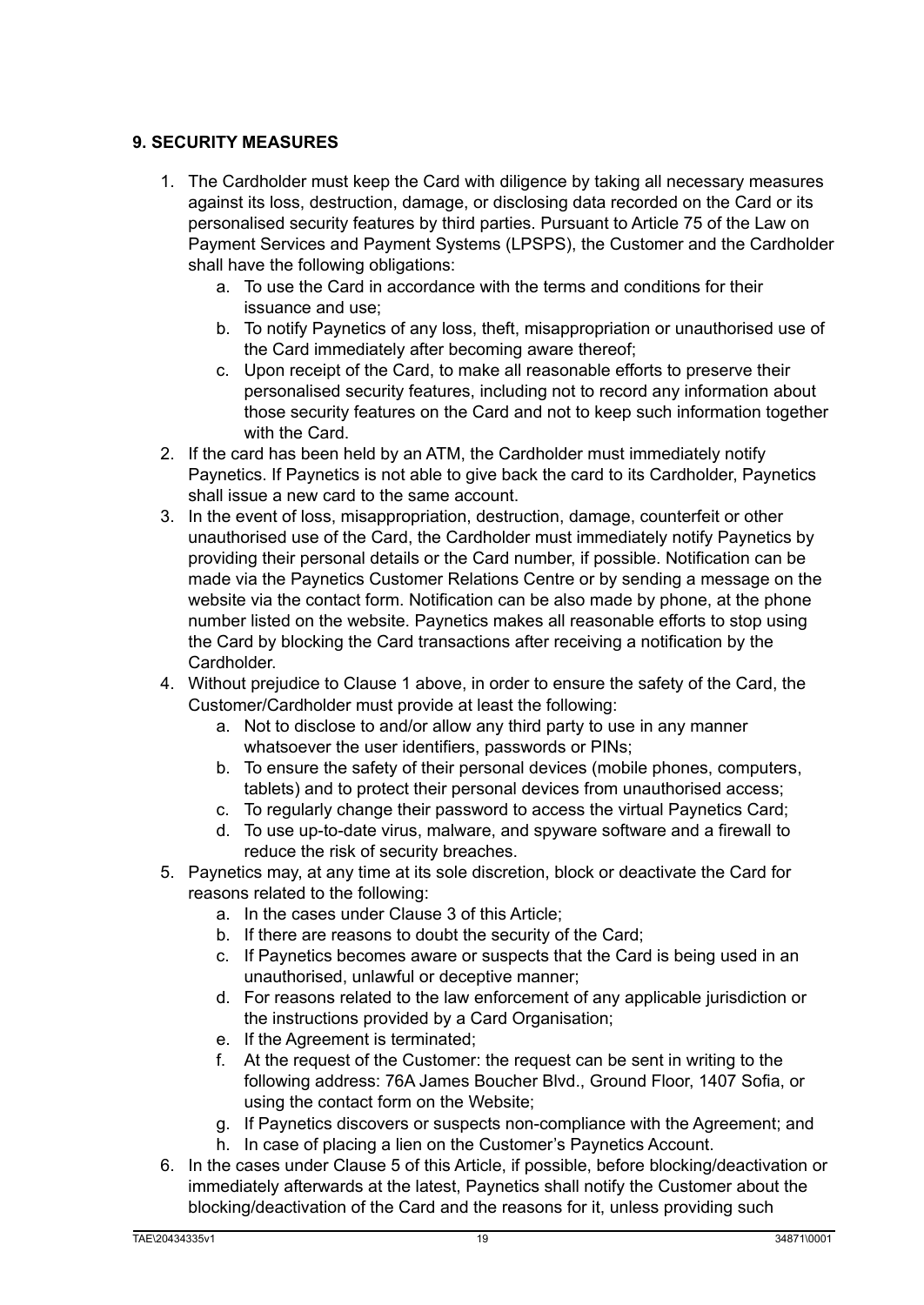information is forbidden for security reasons or to comply with regulatory requirements preventing such reasons from being disclosed to the Customer.

7. The Card shall be unblocked as soon as possible after the reasons for blocking cease to exist. If the Card has been blocked due to Customer's/Cardholder's fault, the Customer shall pay a fee in accordance with the Fee Tariff.

# **10. LIABILITY**

- 1. The Customer shall be required to notify Paynetics in writing of any unauthorised or improperly executed transaction with the Card without undue delay after becoming aware of the unauthorised or improperly executed transaction but no later than 13 months from the date of debiting the Customer's Paynetics Account. The Customer shall be considered to be informed of an unauthorised or improperly executed transaction as from the moment of downloading the relevant statement from the Website Paynetics shall not be held liable for any unauthorised or improperly executed payment transactions under this Article 10 where Paynetics has not received a notice within two months from the date when Customer's Paynetics Account was debited.
- 2. Upon receipt of notification under Clause 1 hereof, the Cardholder has the right to receive a refund of the funds as per this section. Paynetics shall verify the authenticity of the payment transaction, its proper registration and reporting, and whether the transaction has been affected by a technical malfunction or other defect.
- 3. In the event that Paynetics establishes an unauthorised transaction and where there are no reasonable grounds for suspecting that the Customer/Cardholder acted fraudulently, Paynetics shall refund to the Customer the value of the unauthorised transaction within the statutory timelines. If necessary, Paynetics shall restore the Customer's Payment Account to the status it would be if the unauthorised transaction was not effected.
- 4. The provision of Clause 3 hereof, shall not apply and the Customer shall bear all losses, irrespective of their amount, relating to unauthorised transactions if the Customer/Cardholder has caused them by fraud or failure to perform one or more of the obligations under the Agreement.
- 5. Paynetics shall be held liable for any non-executed or improperly executed transaction unless it proves that the payment service provider of the recipient has failed to receive the amount of the transaction within the deadline. In such cases, Paynetics shall promptly reimburse the amount of the transaction and, if applicable, shall restore the account to the statues in which it would have been before the transaction was effected. Upon Customer's request, Paynetics shall take due steps to track the transaction and inform the Customer about the outcome
- 6. The Customer shall pay a fee in accordance with the Fee Tariff in the cases where it appears that their notification under Clause 1 hereof is unjustified.
- 7. In the event that you have grounds for recovering amounts from incorrectly performed or unauthorized transactions, we will recover them as soon as possible upon receipt of your claim or any additional information we may request in order to investigate your right to a refund. However, if, following an investigation, we have reasonable grounds to believe that the refund is not actually due to you for any reason or that we have made an unreasonable refund, we will have the right to request a refund of the previous refund and you will be liable. for any loss caused to us or to you.
- 8. Where Paynetics acts as the payee's payment service provider and has not executed or has incorrectly executed a payment transaction, Paynetics shall immediately credit the payee's account specified in the payment order with the amount of the executed or incorrectly executed payment transaction or in case of duplicated transaction-shall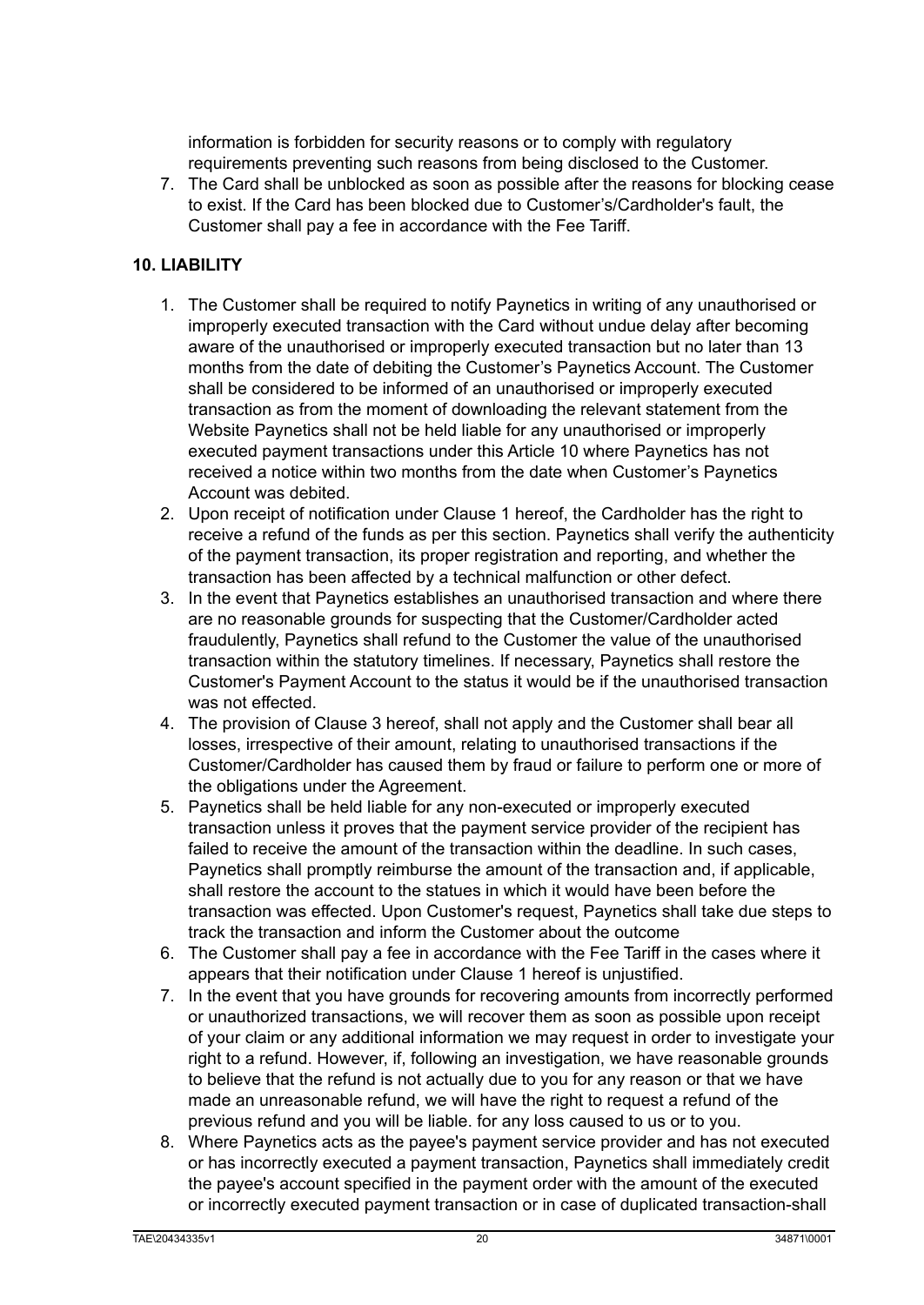refund the account of the payee in the condition in which he would be without the execution of the incorrectly executed payment transaction.

- 9. Paynetics shall not be held liable to the Customer for damages and losses arising from:
	- a. Any transaction for which the Customer/Cardholder has failed to use the Card in accordance with the Agreement;
	- b. Any transaction performed in accordance with the information which the Customer/Cardholder has provided to Paynetics where it is established that the information provided is incorrect or inaccurate;
	- c. Any unusual or unforeseeable circumstance beyond the control of Paynetics;
	- d. Refusal of a merchant to accept a Card or payment;
	- e. Malfunction of a mobile device or other equipment, software or services required for the successful technical performance of an operation which is beyond the control of Paynetics;
	- f. Compliance with the applicable legal or regulatory requirements or guidelines provided by the Card Organisation.
	- g. Any unauthorized transaction in which you have acted fraudulently or when you have intentionally or grossly negligently not used the Card in accordance with these General Terms and Conditions
	- h. Loss of Customer's revenue, goodwill, lost benefits or expected savings;
	- i. Any loss or damage which is not a direct result nor a direct consequence of a breach of the Agreement by Paynetics; or
	- j. For any loss or damage caused by a virus, Denial of Service attack dissemination or other technologically harmful material that may infect a computer or other device or equipment, software programs, data or other proprietary material in connection to the Card and the Agreement.
- 10. Paynetics shall not be held liable in case of unjustified refusal of third parties to accept transactions with the Paynetics Card or, if the payment initiated by the Cardholder cannot be made with the Card due to technical, communication or other reasons beyond the control of Paynetics.
- 11. Paynetics shall not be a party to the relationship between the Customer and merchants, including utility providers, when performing transactions with the Card and shall not be held liable for the quality of goods and/or services provided by the merchant or for possible disputes arising between the merchant and the Customer for this reason.
- 12. Paynetics shall not be held liable if a notification of destruction, loss, theft, forgery or other misappropriation of a Card made by the Cardholder is untrue and Paynetics has taken the necessary steps to protect the Cardholder by refusing to approve transactions with such Card.
- 13. The Customer shall be responsible for all obligations arising out of the Card use and shall be liable to Paynetics for all damages caused by the Card improper and/or non-compliant use under the Agreement.
- 14. In the event of non-performance of the Customer's obligations to Paynetics in connection with the Card use, the Customer may not make objections based on its relations with third parties and/or Cardholders.

# **12. CHANGES TO THE GENERAL TERMS AND CONDITITIONS**

1. Paynetics shall notify the Customers about any changes to the Agreement, including the Fee Tariff, and the date on which such changes shall take effect, by posting on the Website and/or via email. Modifications to exchange rates, if they are in favour of the Customer,shall have an immediate effect where are the result of a modification to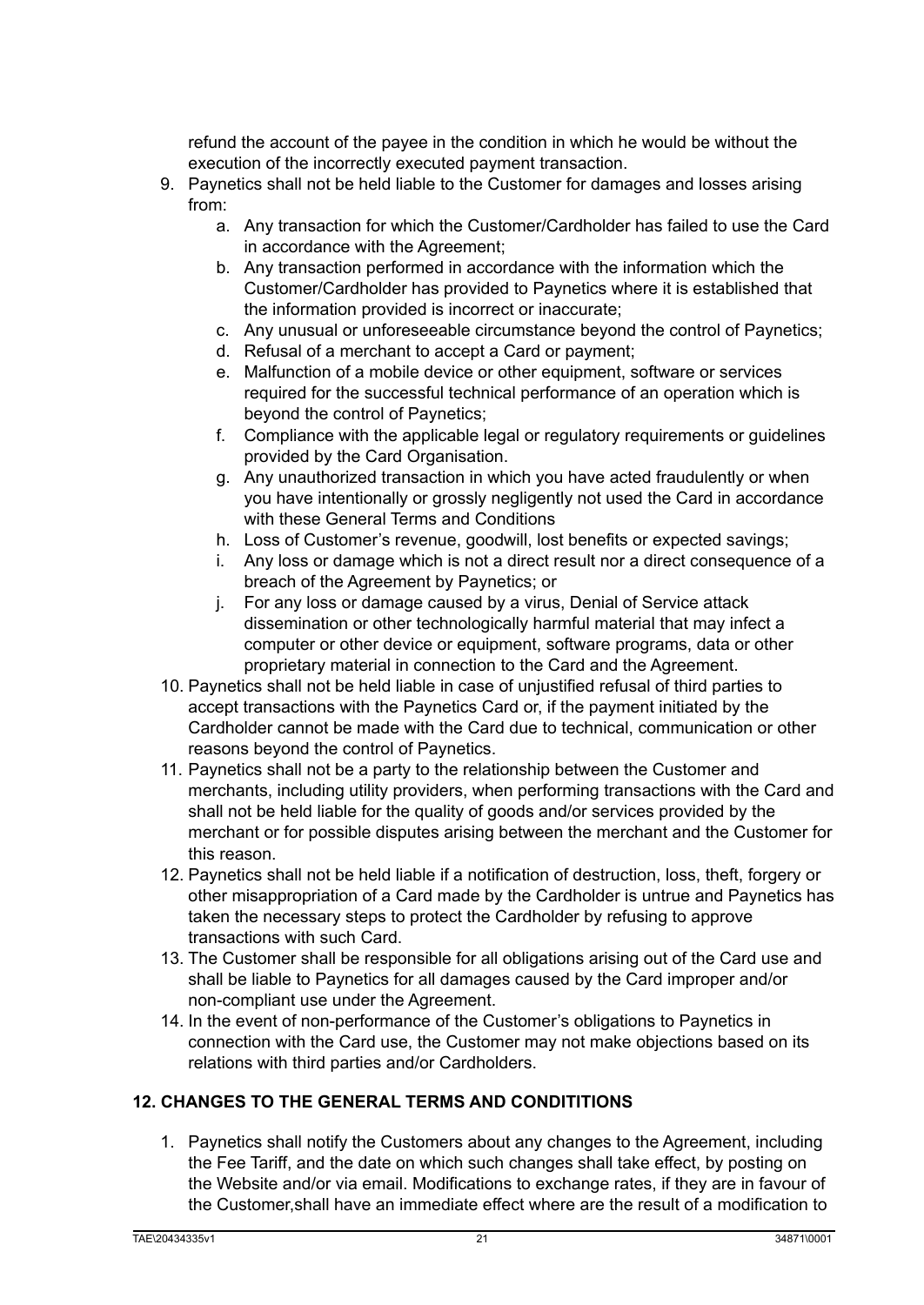the reference rate of the MasterCard exchange rates for the respective period. All other changes shall enter into force after expiration of 2 months as of their notification.

- 2. If the Customer does not approve of the changes to the Agreement as per Clause 1 hereof, the Customer has to inform Paynetics promptly. Paynetics shall assume that the Customer has approved the changesto the documents under Clause 1 hereof if the Customer has not informed Paynetics that the Customer does not approve these changes In case the Customer has informed Paynetics that the latter does not accept the changes, this Agreement shall be terminated within seven days after posting the notice under Clause 1 hereof.
- 3. Paynetics shall not notify the Customer about any modifications associated to extending the scope of the provided services, modifications that are more favourable to the Customer, or reproductive modifications in the regulatory acts.

# **13. TERM OF THE AGREEMENT. TERMINATION. VALIDITY PERIOD OF THE CARD**

- 1. The Agreement shall be deemed to have been made and shall become effective the moment it is signed by the Customer and approved by Paynetics. The Agreement shall be valid until the same is terminated in any of the ways provided in the Agreement.
- 2. The Agreement shall be made for a validity period coinciding with the validity period of the Card(s), including in the cases of re-issuance of the Card within the validity period provided in the Agreement.
- 3. Upon expiration of the term referred to in Clause 2 above, a new Card(s) shall be issued and the Agreement shall be automatically renewed for a new period of time equal to the validity period of the new Card(s) if it is not terminated by one of the parties in the ways specified in the Agreement. The Card shall not be reissued if the Customer makes a written request to terminate the Agreement by the end of the month preceding the month of its expiry.
- 4. The Agreement shall be terminated:
	- 4.1. In the cases under Clause 12.2;
	- 4.2. Upon closing the payment account to which a Card has been issued;
	- 4.3. By the Customer:
		- 4.3.1. Upon expiry of the Card and a written request for termination of the Agreement;
		- 4.3.2. On the date of submitting a written request for termination of the Agreement.
	- 4.4. By Paynetics:
		- 4.4.1. With a one-month written notice;
		- 4.4.2. Without a notice: in case of breach of the provisions of the Agreement or the Agreement by the Customer or a Cardholder;
		- 4.4.3. If this is a requirement to Paynetics by a regulatory authority or a Card Organisation, or it is required in order to comply with regulations or prohibitions on money laundering or terrorist financing;
		- 4.4.4. In other cases provided by law or in the Agreement.
- 5. Upon the occurrence of any of the conditions under Clause 4 above, the Customer's right to use the Card (s) shall be terminated and the Cards shall be deactivated. The Customer shall be required to return the cards issued under the Agreement, and all Paynetics receivables under the Agreement, if any, shall become payable.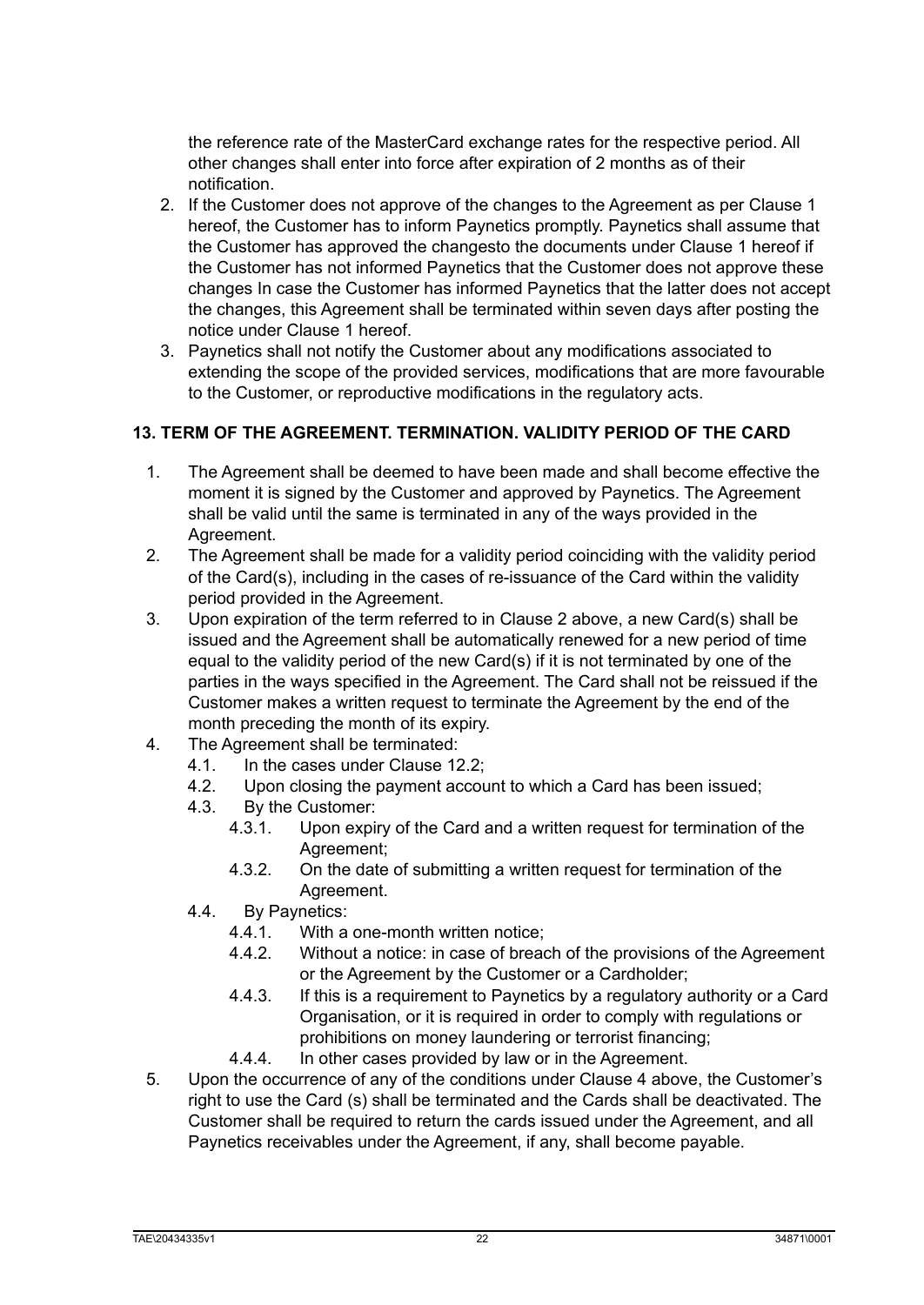6. The Customer shall be responsible for all transactions performed prior to termination of the Agreement, their resulting liabilities and any other obligations relating to the use and servicing of the Card prior to such termination.

# **14. LEGAL PROTECTION PROCEDURE**

- 1. Paynetics shall review any objections submitted or disputes raised by the Customer or its signatory in connection with the payment services provided and shall notify the Customer of its decision within fifteen business days from their submission.
- 2. If Paynetics fails to announce its decision within the time limit referred to in Clause 1 above or the decision is not to the Customer's satisfaction, the Customer may refer the dispute to the Conciliation Committee for Payment Disputes with the Commission for Consumer Protection.
- 3. The Agreement and the Agreement shall be governed by the relevant Bulgarian laws. Any disputes related to their interpretation or implementation shall be finally settled by the competent Bulgarian court.

# **15. MISCELLANEOUS**

- 1. The Agreement have been executed based on and in compliance with the Law on Payment Services and Payment Systems (LPSPS), the regulatory acts issued in terms of its implementation and other relevant regulatory acts.
- 2. Personal data shall be processed by means of automatic devices in compliance with the European Union Law, the Law on Personal Data Protection and the international treaties to which the Republic of Bulgaria is a party. In order to meet its statutory obligations, Paynetics shall apply customer due diligence procedures, and in addition shall provide information to the National Revenue Agency and other competent government authorities.
- 3. Paynetics may transfer its rights and obligations under the Agreement to another company or individual at any time. The Customer shall be entitled to transfer its rights and obligations under the Agreement and the Agreement to another individual or company only after obtaining written consent from Paynetics.
- 4. If a court or competent authority establishes that a certain provision in the Agreement (or any part of any provision) is invalid, illegal or unenforceable, such provision (or part of it) shall be deemed to be non-existent to the extent necessary, but the validity and applicability of all other provisions of the Agreement shall not be affected.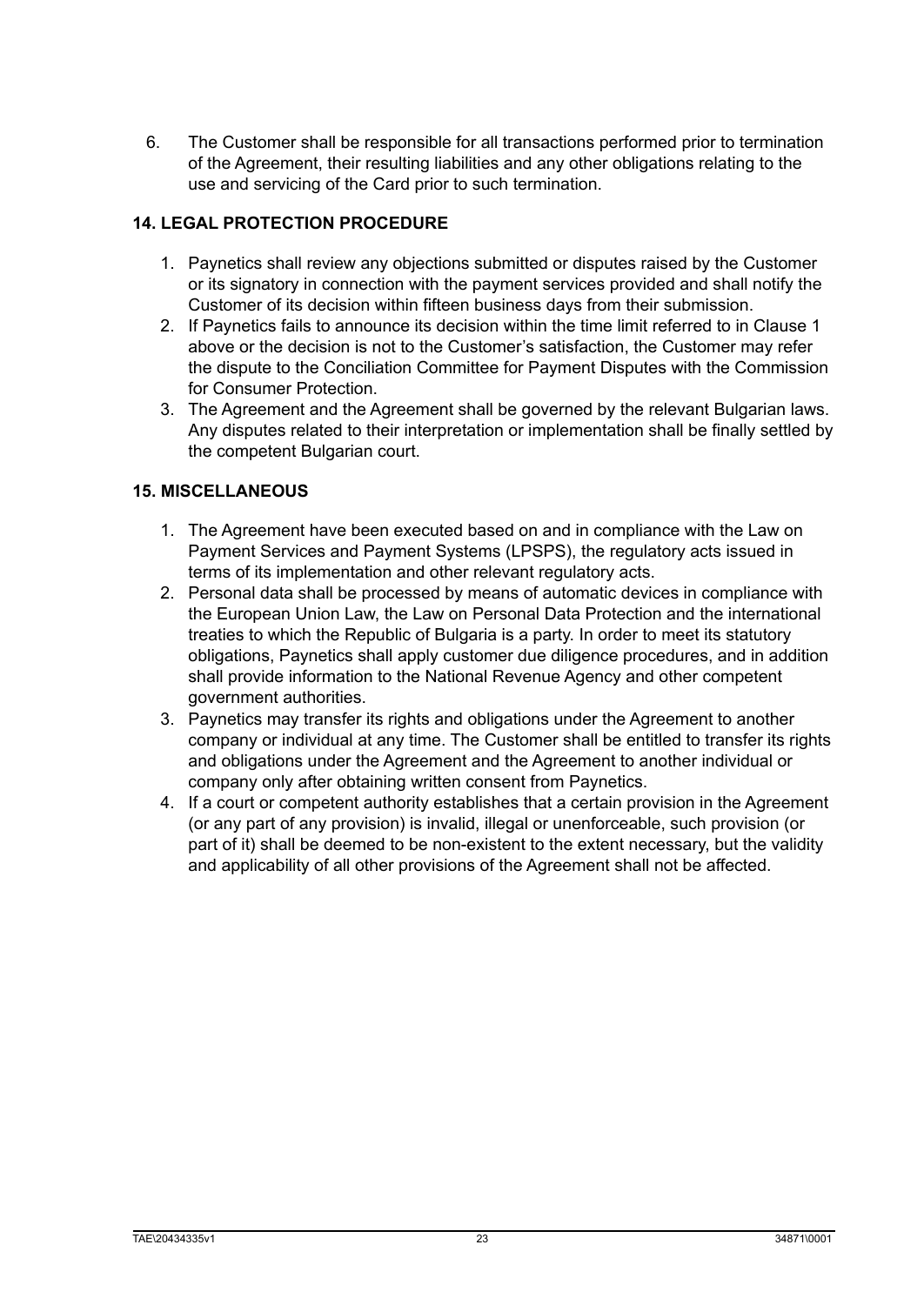# **Platform Access and Data Processing Agreement: Weavr / End-User Agreement**

### **Introduction**

These terms and conditions (together with any documents incorporated by reference below, the "Agreement") govern the supply of services by Paystratus Group Limited, (as the context requires, "Weavr", "we", "us", "our") to the entity approved by us to access the Weavr.io Platform ("you", "your") as indicated below.

Contact information: our contact details are available at [https://weavr.io/contact.](https://weavr.io/contact)

We operate and maintain the Weavr.io Platform which enables you to access the Payment Services provided by regulated financial institutions ("the Payment Services Providers"), and to securely exchange your personal and financial data with the Payment Services Providers in relation to the provision of these services.

Our services to you are referred to as "the Weavr Services" throughout this Agreement. Your access to the Weavr Services is facilitated by the Application Provider by means of the Solution.

We provide the Weavr Services without charge to you but subject always to the terms and conditions of this Agreement.

The Payment Services are provided by authorised and regulated entities the details of which are provided on our website.

In certain circumstances you will also be bound by the terms and conditions of the Payment Services Provider(s) (which we identify on our website) and we and they shall be entitled to treat your use of the Weavr Services as confirmation of your acceptance of this Agreement and the terms and conditions applicable to the Payment Services.

### **Data**

For the purposes of these clauses relating to data the following terms shall have the following meanings:

Data Protection Legislation: the UK Data Protection Legislation and (for so long as and to the extent that the law of the European Union has legal effect in the UK) the General Data Protection Regulation ((EU) 2016/679) and any other directly applicable European Union regulation relating to privacy.

Our Data: the data, not including any personal data, supplied by us or our licensor for the Business Purpose (as defined below).

Processed Data: any data that derives from us having Processed Your Data under this agreement, whether or not in combination with Our Data.

Processed Non Personal Data : all data, other than personal data, comprised in the Processed Data from time to time.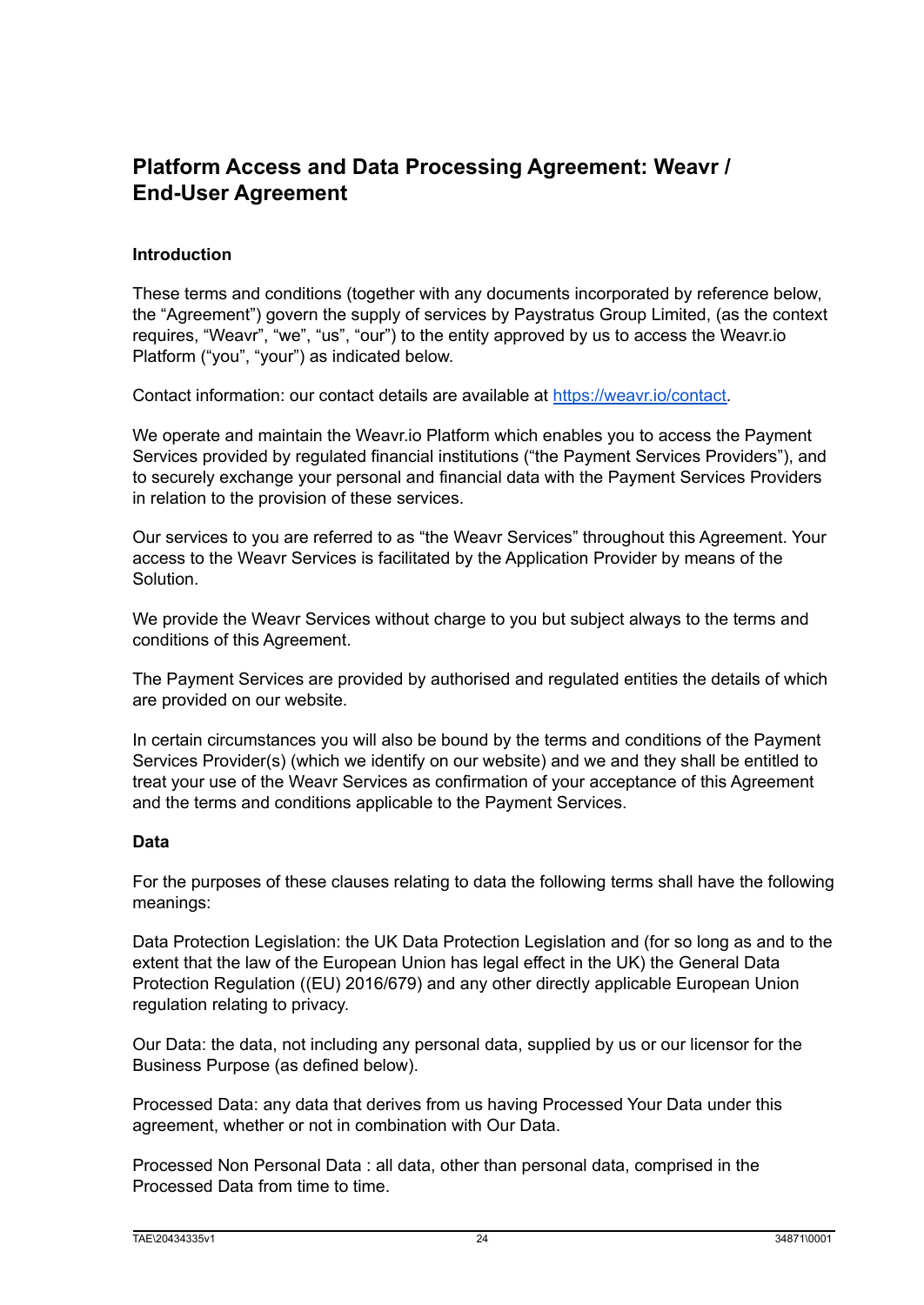Relevant Data: Your Data and the Processed Data.

Security Breach: any security breach relating to:

(a) Your Personal Data reasonably determined by us to be sufficiently serious or substantial to justify notification to the Information Commissioner or other relevant supervisory authority in accordance with the Privacy and Data Protection Requirements; or

(b) Your Non-Personal Data reasonably determined by us to be sufficiently serious or substantial to give rise to a material risk of litigation by the individuals whose data is the subject of the breach.

Security Feature: any security feature, including any key, PIN, password, token or smartcard.

Standard Contractual Clauses: the standard contractual clauses for the transfer of personal data from the European Union to processors established in third countries as set out in the Annex to Commission Decision 2010/87/EU.

UK Data Protection Legislation: any data protection legislation from time to time in force in the UK including the Data Protection Act 1998 or 2018 or any successor legislation.

Your Data: the data supplied by you to us under the terms of this Agreement, including Your Personal Data and Your Non-Personal Data.

Your Non-Personal Data: all data comprised in Your Data from time to time other than Your Personal Data.

Your Personal Data: the personal data comprised in Your Data from time to time.

### **Collection, Storage and Use of Your Data**

In order that you can use the Solution it is necessary that we collect information from you including information regarding your identity and (where you are a corporate body) the identities of your officers and employees.

Some of the information collected is Personal Data (as defined in the Data Protection Legislation).

Your Data is collected for the following purposes ("**Business Purpose**"):

to meet the anti-money laundering and similar obligations placed on us, the Application Provider or the Payment Services Provider(s);

to enable us to provide the Weavr Services;

to enable us to provide the necessary services to the Application Provider;

to share Your Data with the Payment Services Provider(s) and/or Application Provider so that they can meet any requirements they have in providing the relevant services.

We shall process Your Data for the Business Purpose only and in compliance with Your instructions from time to time.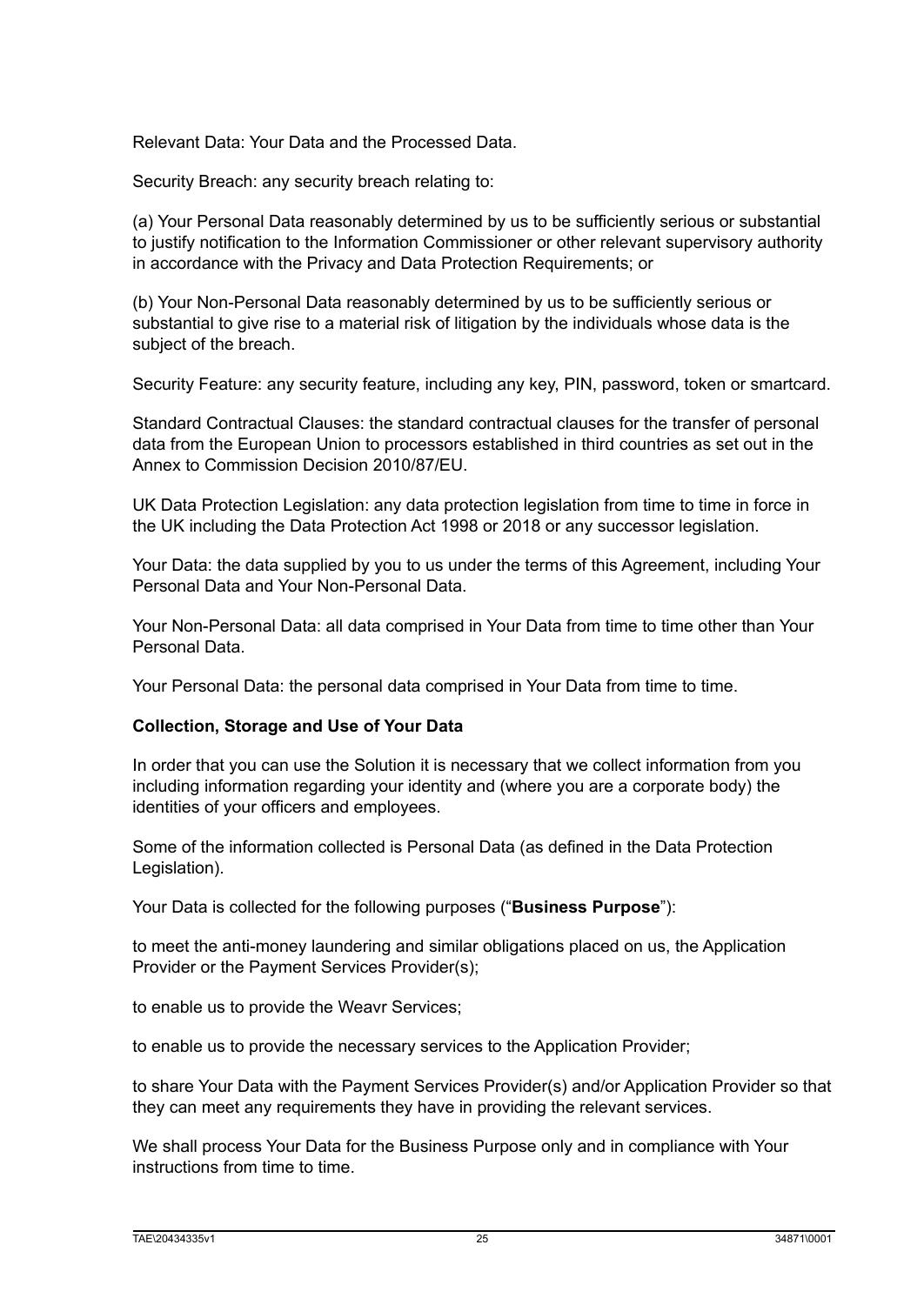You acknowledge that we are under no duty to investigate the completeness, accuracy or sufficiency of Your Data.

We may use Processed Non Personal Data to derive usage trends of the use of the Weavr Platform and for other commercial purposes. Any personal data shall always be made anonymous for such purposes.

### **Data retention**

We will only retain your personal data for as long as reasonably necessary to fulfil the purposes we collected it for, including for the purposes of satisfying any legal, regulatory, tax, accounting or reporting requirements. We may retain your personal data for a longer period in the event of a complaint or if we reasonably believe there is a prospect of litigation in respect to our relationship with you.

To determine the appropriate retention period for personal data, we consider the amount, nature and sensitivity of the personal data, the potential risk of harm from unauthorised use or disclosure of your personal data, the purposes for which we process your personal data and whether we can achieve those purposes through other means, and the applicable legal, regulatory, tax, accounting or other requirements.

### **Security and Passwords**

We shall ensure that the Relevant Data is kept secure and in an encrypted form, and shall use all reasonable security practices and systems applicable to the use of the Relevant Data to prevent, and take prompt and proper remedial action against, unauthorised access, copying, modification, storage, reproduction, display or distribution of the Relevant Data.

Where we use Security Features in relation to the Weavr Services (wholly or in part), the Security Features must be kept confidential and not lent, shared, transferred or otherwise misused by you.

If you or we:

(i) becomes aware of any unauthorised or unlawful processing of any Relevant Data or that any Relevant Data is lost or destroyed or has become damaged, corrupted or unusable;

(ii) becomes aware of any Security Breach; or

(iii) learns or suspects that any Security Feature has been revealed to or obtained by any unauthorised person,

that party shall, at its own expense, promptly notify the other party and fully co-operate with the other party to remedy the issue as soon as reasonably practicable.

We may change Security Features on notice to you for security reasons.

We shall take reasonable precautions to preserve the integrity of any Relevant Data processed by us and to prevent any corruption or loss of such Relevant Data.

We shall regularly make a back-up copy of the Relevant Data and record the copy on media from which the Relevant Data can be reloaded in the event of any corruption or loss of the Relevant Data.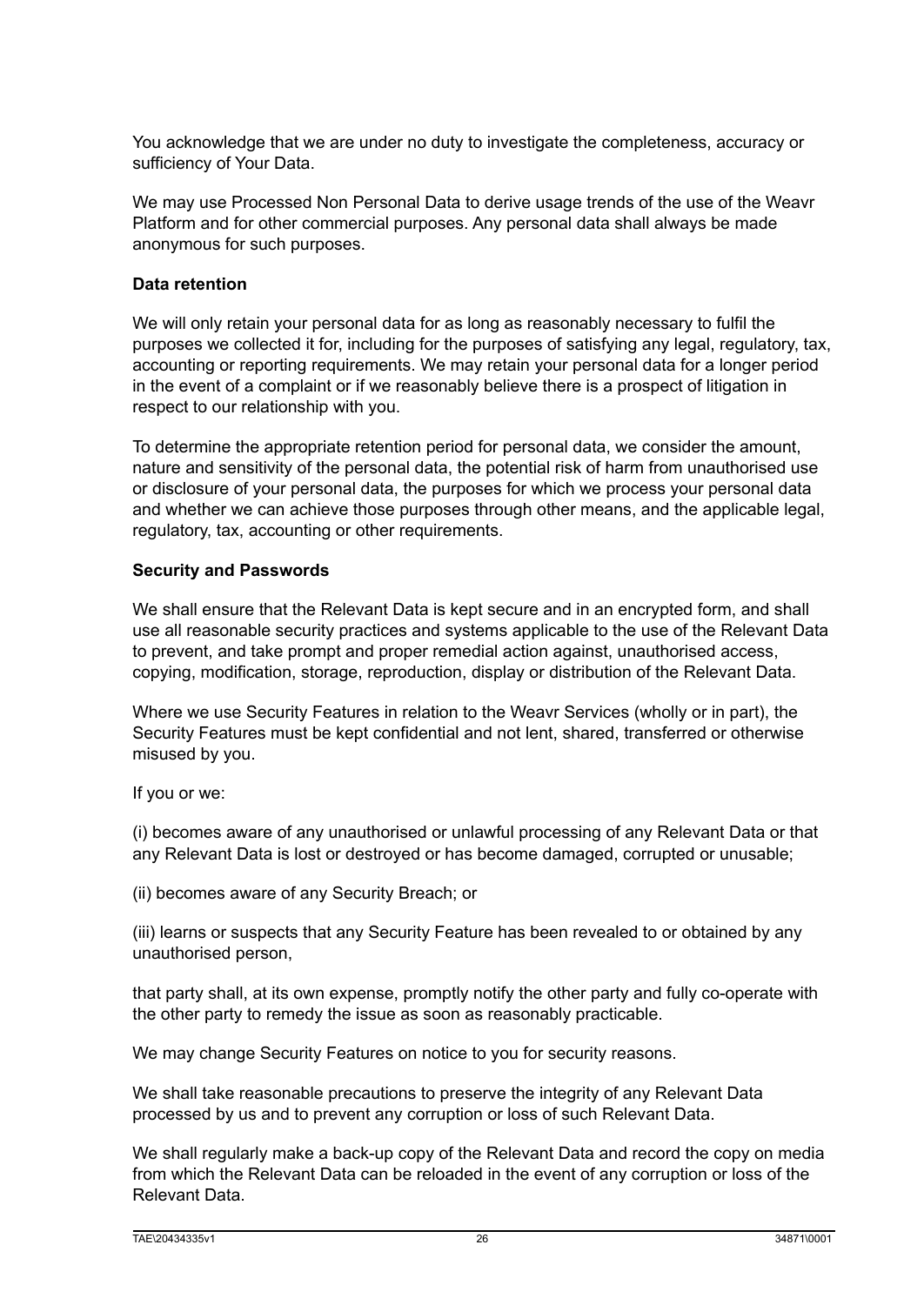If any of Your Data is lost or corrupted, our obligations under this clause shall be your exclusive right and remedy against us in respect of such loss or corruption.

### **Our Obligations**

We shall:

(i) only make copies of Your Data to the extent reasonably necessary for the Business Purpose (which includes, for clarity, back-up, mirroring (and similar availability enhancement techniques), security, disaster recovery and testing of the Customer Data);

(ii) not extract, re-utilise, use, exploit, redistribute, re-disseminate, copy or store Your Data other than for the Business Purpose; and

(iii) not do anything that may materially damage your reputation.

We shall take reasonable steps to ensure the reliability of all our employees who have access to Your Personal Data.

Where we need to transfer any of Your Personal Data outside the EEA we shall do so only in accordance with the terms of the Standard Contractual Clauses.

### **Your Obligations**

In your use of the Weavr Service you shall not:

access, store, distribute or transmit any viruses, or any material that:

(i) is unlawful, harmful, threatening, defamatory, obscene, infringing, harassing or racially or ethnically offensive;

- (ii) facilitates illegal activity;
- (iii) depicts sexually explicit images;
- (iv) promotes unlawful violence;

(v) is discriminatory based on race, gender, colour, religious belief, sexual orientation, disability; or

(vi) is in any manner otherwise illegal or causes damage or injury to any person or property; and

shall not use or change your use of the Weavr Service in such a way as may (or may reasonably be expected to) overload or otherwise compromise the Weavr Platform or use it in any way which may reasonably be expected to be outside the parameters of normal use (for example by making excessive API calls through the system) and shall indemnify us against any costs we incur as a result of any such misuse;

and we reserve the right, without liability or prejudice to our other rights, to disable your access to the Weavr Services should you breach the provisions of this clause.

You shall not: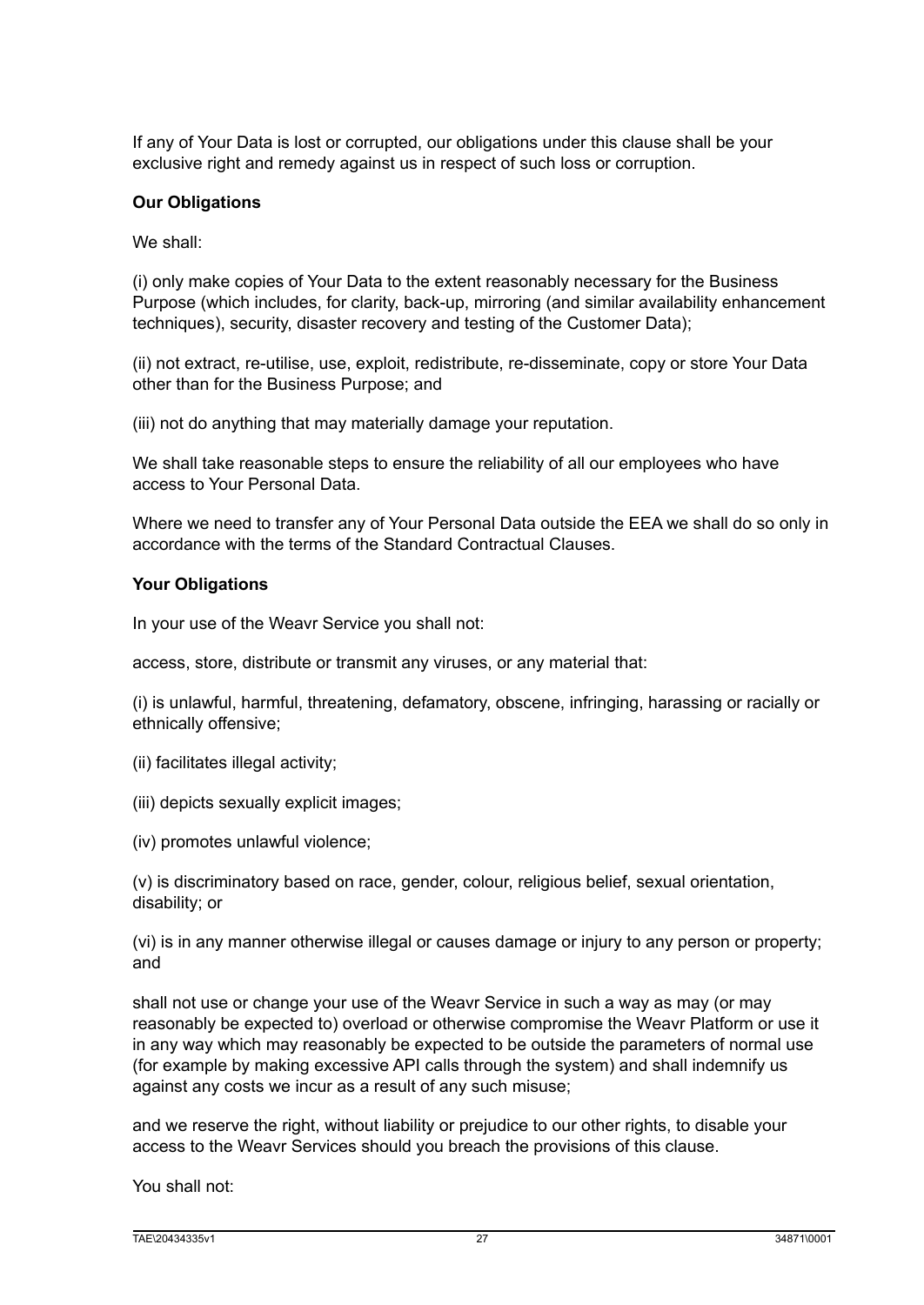- attempt to copy, modify, duplicate, create derivative works from, frame, mirror, republish, download, display, transmit, or distribute all or any portion of the Weavr Platform in any form or media or by any means; or
- attempt to reverse compile, disassemble, reverse engineer or otherwise reduce to human-perceivable form all or any part of the Weavr Platform; or
- access all or any part of the Weavr Platform in order to build a product or service which competes with the Weavr Platform; or
- attempt to obtain, or assist third parties in obtaining, access to the Weavr Platform.

You shall use all reasonable endeavours to prevent any unauthorised access to, or use of, the Weavr Platform and, in the event of any such unauthorised access or use, promptly notify us.

In order for you to be able to use the Solution, the Weavr Services and Payment Services you may need your employees, officers, operatives and agents to access the Weavr Platform. Where we grant such access these individuals will be deemed to be authorised for the purposes of this Agreement and your agreements with the Application Provider and Payment Services Provider(s) and will be "Authorised Users". You undertake that your Authorised Users shall only access the Weavr Platform for these purposes and shall keep secure any password or other security device provided for such access. You shall be liable for the acts and omissions of your Authorised Users as if they were your own and we may bloke their access at any time if we believe that any of the terms of this Agreement or the Payment Services Agreement(s) has been or may be breached.

# **Our Rights**

We may suspend or terminate your access to the Weavr Platform at any time and for any reason, including but not limited to:

- you failing to use the Weavr Platform for the stated purpose;
- you failing to comply with any of these terms or any reasonable instruction we may issue;
- you withholding information which can reasonable be considered to be relevant in our granting you access to the Weavr Platform;
- your usage generating system loads that result in material negative impact on the performance of the Weavr Platform.

### **Your Rights**

You have the right to:

**Request access** to your personal data (commonly known as a "data subject access request"). This enables you to receive a copy of the personal data we or our partners (if relevant) hold about you and to check that we are lawfully processing it. Where your personal data is held by any of our partners in relation to your use of the Weavr Services, the Payment Services or otherwise, we shall act as that partner's agent in responding to your data subject access request.

**Request correction** of the personal data that we hold about you. This enables you to have any incomplete or inaccurate data we hold about you corrected, though we may need to verify the accuracy of the new data you provide to us.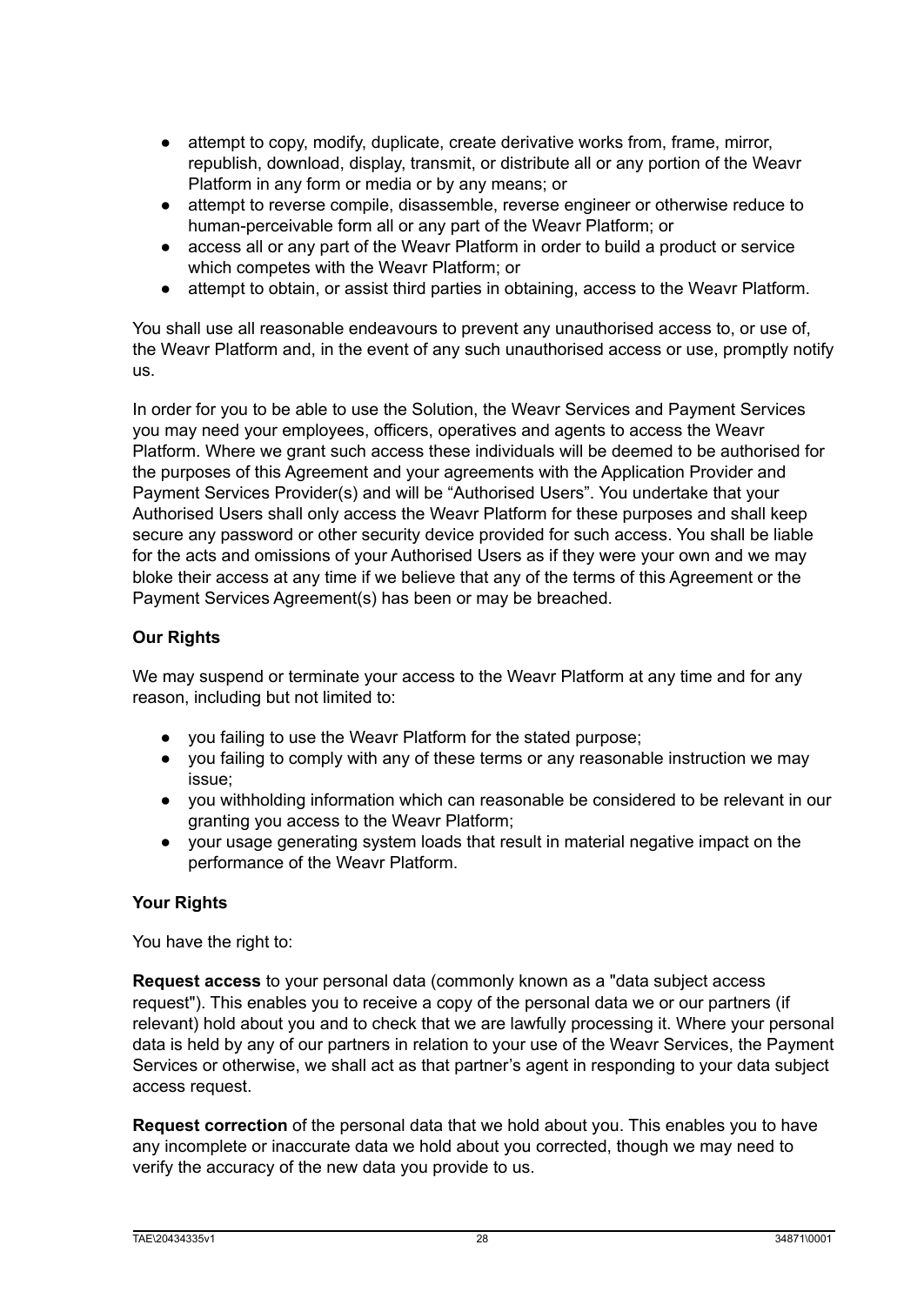**Request erasure** of your personal data. This enables you to ask us to delete or remove personal data where there is no good reason for us continuing to process it. You also have the right to ask us to delete or remove your personal data where you have successfully exercised your right to object to processing (see below), where we may have processed your information unlawfully or where we are required to erase your personal data to comply with local law. Note, however, that we may not always be able to comply with your request of erasure for specific legal reasons which will be notified to you, if applicable, at the time of your request.

**Object to processing** of your personal data where we are relying on a legitimate interest (or those of a third party) and there is something about your particular situation which makes you want to object to processing on this ground as you feel it impacts on your fundamental rights and freedoms. You also have the right to object where we are processing your personal data for direct marketing purposes. In some cases, we may demonstrate that we have compelling legitimate grounds to process your information which override your rights and freedoms.

**Request restriction of processing** of your personal data. This enables you to ask us to suspend the processing of your personal data in the following scenarios:

If you want us to establish the data's accuracy.

Where our use of the data is unlawful but you do not want us to erase it.

Where you need us to hold the data even if we no longer require it as you need it to establish, exercise or defend legal claims.

You have objected to our use of Your Data but we need to verify whether we have overriding legitimate grounds to use it.

**Request the transfer** of your personal data to you or to a third party. We will provide to you, or a third party you have chosen, your personal data in a structured, commonly used, machine-readable format. Note that this right only applies to automated information which you initially provided consent for us to use or where we used the information to perform a contract with you.

**Withdraw consent at any time** where we are relying on consent to process your personal data. However, this will not affect the lawfulness of any processing carried out before you withdraw your consent. If you withdraw your consent, we may not be able to provide certain products or services to you. We will advise you if this is the case at the time you withdraw your consent.

### *No fee usually required*

You will not have to pay a fee to access your personal data (or to exercise any of the other rights). However, we may charge a reasonable fee if your request is clearly unfounded, repetitive or excessive. Alternatively, we could refuse to comply with your request in these circumstances.

*What we may need from you*

We may need to request specific information from you to help us confirm your identity and ensure your right to access your personal data (or to exercise any of your other rights). This is a security measure to ensure that personal data is not disclosed to any person who has no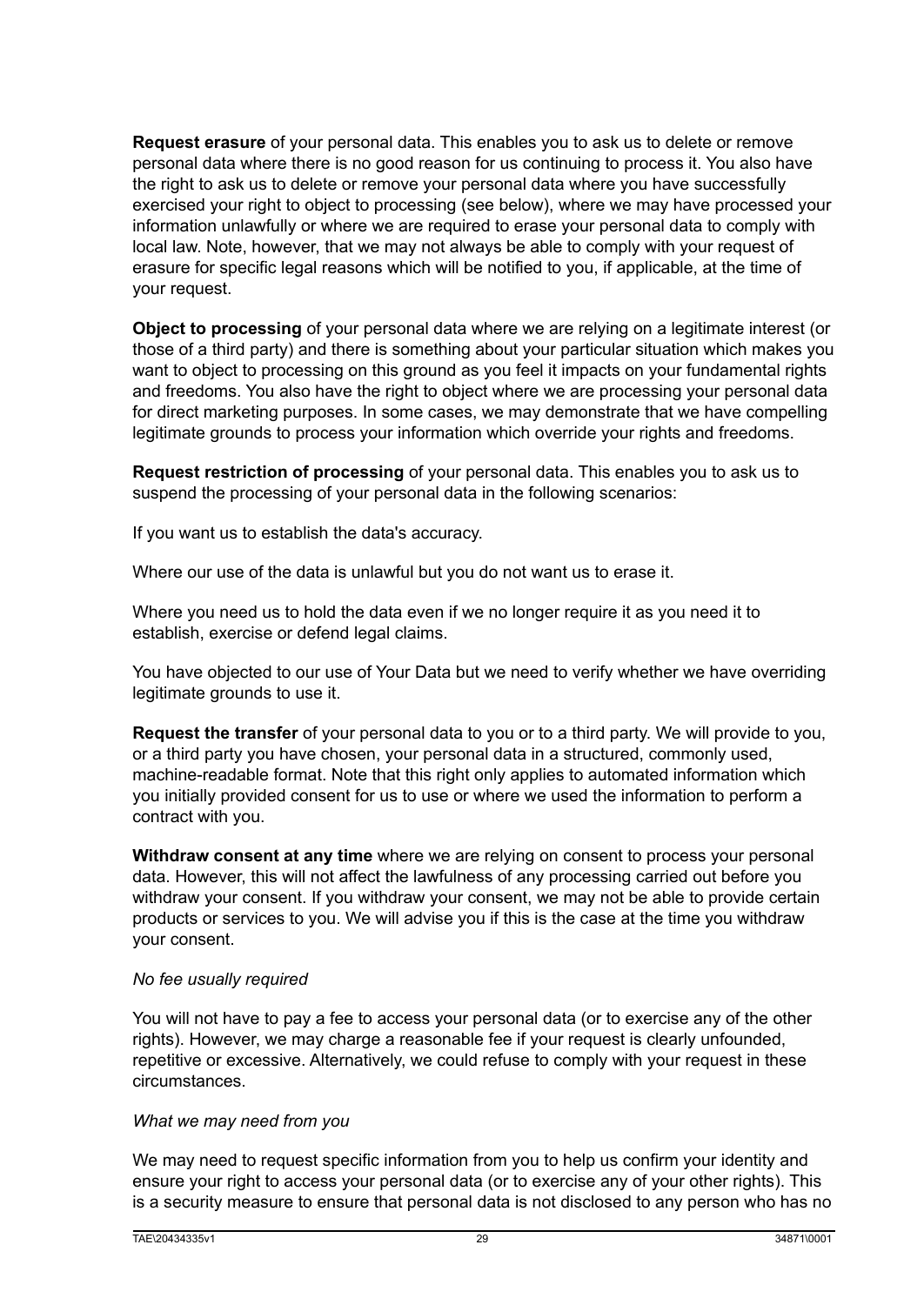right to receive it. We may also contact you to ask you for further information in relation to your request to speed up our response.

### *Time limit to respond*

We try to respond to all legitimate requests within one month. Occasionally it could take us longer than a month if your request is particularly complex or you have made a number of requests. In this case, we will notify you and keep you updated.

### *Contact details*

If you have any questions about this our use of your personal data please contact us in the following ways:

Email address: privacy@weavr.io

Postal address: Paystratus Group Ltd, Kemp House 160 City Road, London EC1V 2NX UK

You have the right to make a complaint at any time to the Information Commissioner's Office (ICO), the UK supervisory authority for data protection issues (www.ico.org.uk). We would, however, appreciate the chance to deal with your concerns before you approach the ICO so please contact us in the first instance.

### **No Warranty**

Access to the Weavr Services is provided "as is" and we give no warranty that the access will be continuous and uninterrupted. We use our reasonable commercial endeavours to provide the Weavr Services 24/7 but shall not be liable to you or any third party if we are unable to achieve this.

We shall not be liable to you in relation to any loss you suffer from your use of the Weavr Services, the Payment Services or the Solution including but not limited to any loss of profits, loss of sales or business, loss of agreements or contracts, loss of anticipated savings, loss of use or corruption of software, data or information, loss of or damage to goodwill or indirect or consequential loss.

### **Intellectual Property Rights**

You and we acknowledge that:

(i) all Intellectual Property Rights in Your Non-Personal Data are and will remain your property or the property of your licensors, as the case may be; and

(ii) all Intellectual Property Rights in Our Data are and will remain our property or the property of our licensors, as the case may be;

(iii) we shall have no rights in or to Your Non-Personal Data other than the right to use it for the Business Purpose in accordance with this agreement; and

(iv) you shall have no rights in or to Our Data other than a non-exclusive, royalty-free, personal, non-assignable, non-sub-licensable licence (co-terminous with this agreement) to process Processed Data for the Business Purpose in accordance with this Agreement.